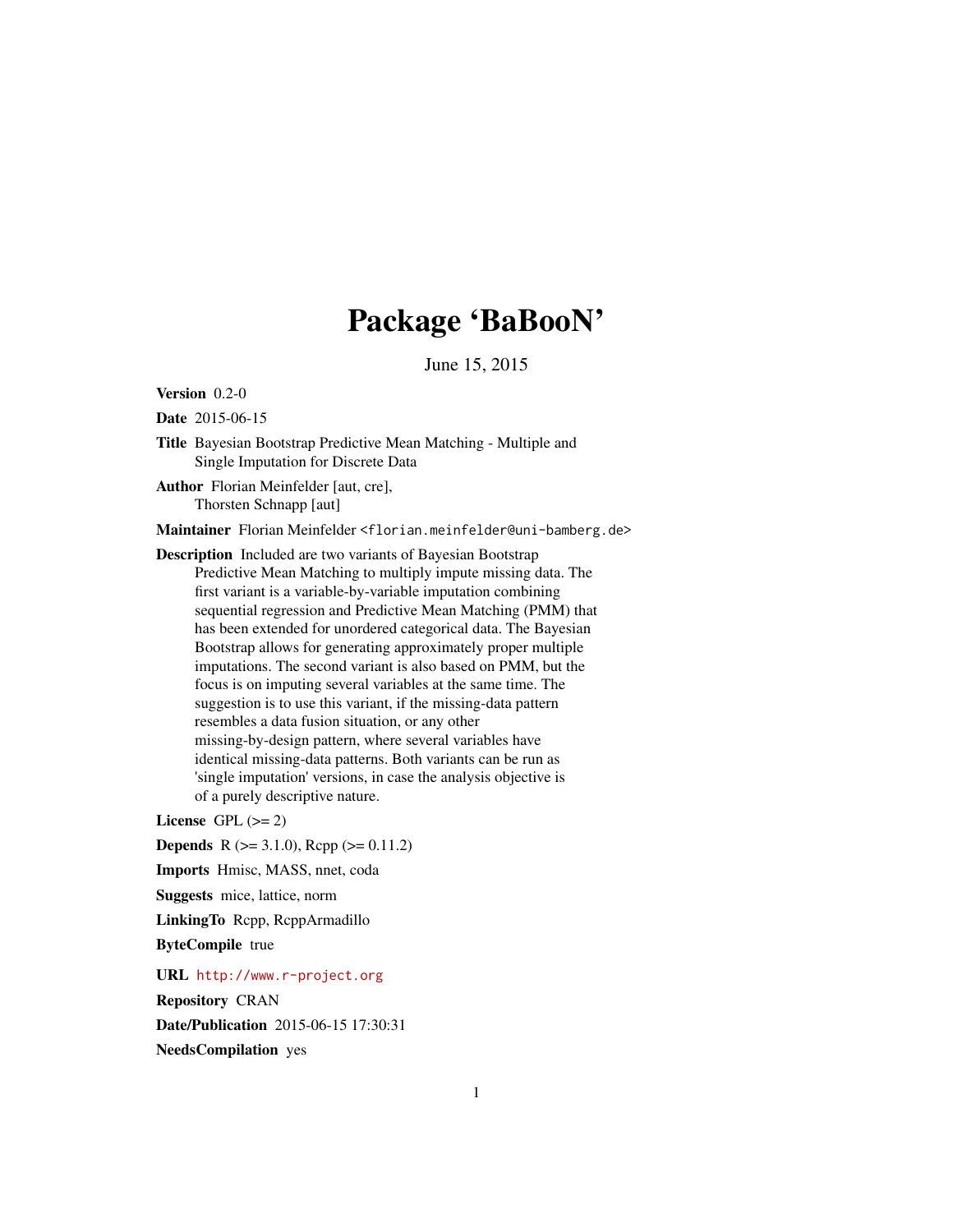### <span id="page-1-0"></span>R topics documented:

| Index |  |  |  |  |  |  |  |  |  |  |  |  |  |  |  |
|-------|--|--|--|--|--|--|--|--|--|--|--|--|--|--|--|
|       |  |  |  |  |  |  |  |  |  |  |  |  |  |  |  |

BaBooN-package *Package for multiple imputation of missing values based on Bayesian Bootstrap with Predictive Mean Matching.*

#### Description

Included are two variants of Bayesian Bootstrap Predictive Mean Matching to multiply impute missing data. The first variant is a variable-by-variable imputation combining sequential regression and Predictive Mean Matching (PMM) that has been extended for unordered categorical data. The Bayesian Bootstrap allows for generating approximately proper multiple imputations. The second variant is also based on PMM, but the focus is on imputing several variables at the same time. The suggestion is to use this variant, if the missing-data pattern resembles a data fusion situation, or any other missing-by-design pattern, where several variables have identical missing-data patterns. Both variants can be run as 'single imputation' versions, in case the analysis objective is of a purely descriptive nature.

#### Details

| Package: | BaBooN     |
|----------|------------|
| Type:    | Package    |
| Version: | $0.2 - 0$  |
| Date:    | 2015-06-15 |
| License: | $GPL (=2)$ |
|          |            |

#### Author(s)

Florian Meinfelder [aut, cre] <florian.meinfelder[AT]uni-bamberg.de> Thorsten Schnapp [aut] <thorsten.schnapp[AT]uni-bamberg.de> Maintainer: Florian Meinfelder <florian.meinfelder[AT]uni-bamberg.de>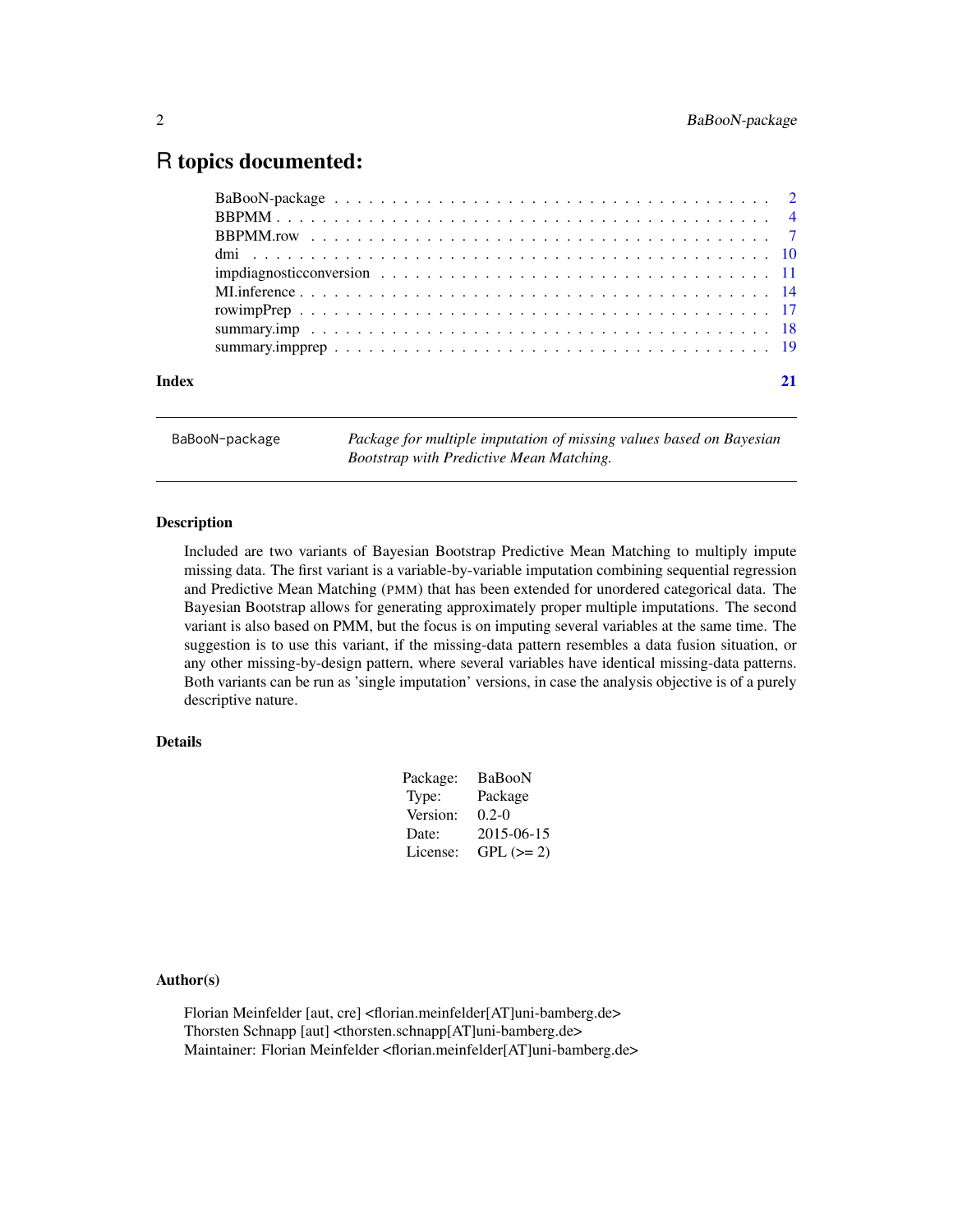#### BaBooN-package 3

#### References

Koller-Meinfelder, F. (2009) *Analysis of Incomplete Survey Data – Multiple Imputation Via Bayesian Bootstrap Predictive Mean Matching*, doctoral thesis.

Cowles, M.K. and Carlin, B.P. (1996) Markov Chain Monte Carlo Convergence Diagnostics: A Comparative Review. *Journal of the American Statistical Association*, Vol. 91, pp. 883–904.

Eddelbuettel, D. and Francois, R. (2011) Rcpp: Seamless R and C++ Integration. *Journal of Statistical Software*, Vol. 40, No. 8, pp. 1–18. URL http://www.jstatsoft.org/v40/i08/.

Eddelbuettel, D. and Sanderson, C. (2014) RcppArmadillo: Accelerating R with high-performance C++ linear algebra. *Computational Statistics and Data Analysis*, Vol. 71, March 2014, pp. 1054– 1063.

Harrell, F.E., with contributions from Charles Dupont and many others. (2013) *Hmisc: Harrell Miscellaneous*. R package version 3.13-0. http://CRAN.R-project.org/package=Hmisc

Little, R.J.A. (1988) Missing-Data Adjustments in Large Surveys, *Journal of Business and Economic Statistics*, Vol. 6, No. 3, pp. 287-296.

Plummer, M. and Best, N. and Cowles, K. and Vines, K. (2006) CODA: Convergence Diagnosis and Output Analysis for MCMC, *R News*, Vol. 6, pp. 7–11

Ported to R by Alvaro A. Novo. Original by Joseph L. Schafer <jls@stat.psu.edu>. (2013). *norm: Analysis of multivariate normal datasets with missing values*. R package version 1.0-9.5. http://CRAN.R-project.org/package=norm

R Core Team (2015) *R: A language and environment for statistical computing. R Foundation for Statistical Computing*, Vienna, Austria. URL http://www.R-project.org/.

Raghunathan T.E. and Lepkowski, J.M. and Van Hoewyk, J. and Solenberger, P (2001) A multivariate technique for multiply imputing missing values using a sequence of regression models. *Survey Methodology*, Vol. 27, pp. 85–95.

Rubin DB (1981) The Bayesian Bootstrap. *The Annals of Statistics*, Vol. 9, pp. 130–134.

Rubin, D.B. (1987) *Multiple Imputation for Non-Response in Surveys*. New York: John Wiley & Sons, Inc.

Sarkar, Deepayan (2008) *Lattice: Multivariate Data Visualization with R*. New York: Springer.

Van Buuren, S. (2012) *Flexible imputation of missing data*. Boca Raton: CRC Press.

Van Buuren, S. and Brand, J.P.L. and Groothuis-Oudshoorn, C.G.M. and Rubin, D.B. (2006) Fully conditional specification in multivariate imputation. *Journal of Statistical Computation and Simulation*, Vol. 76, No. 12, pp. 1049–1064.

Van Buuren, S. and Groothuis-Oudshoorn, K. (2011) mice: Multivariate Imputation by Chained Equations in R. *Journal of Statistical Software*, Vol. 45, No. 3, pp. 1–67. URL http://www.jstatsoft.org/v45/i03/.

Venables, W. N. and Ripley, B. D. (2002) *Modern Applied Statistics with S*. Fourth Edition. New York: Springer.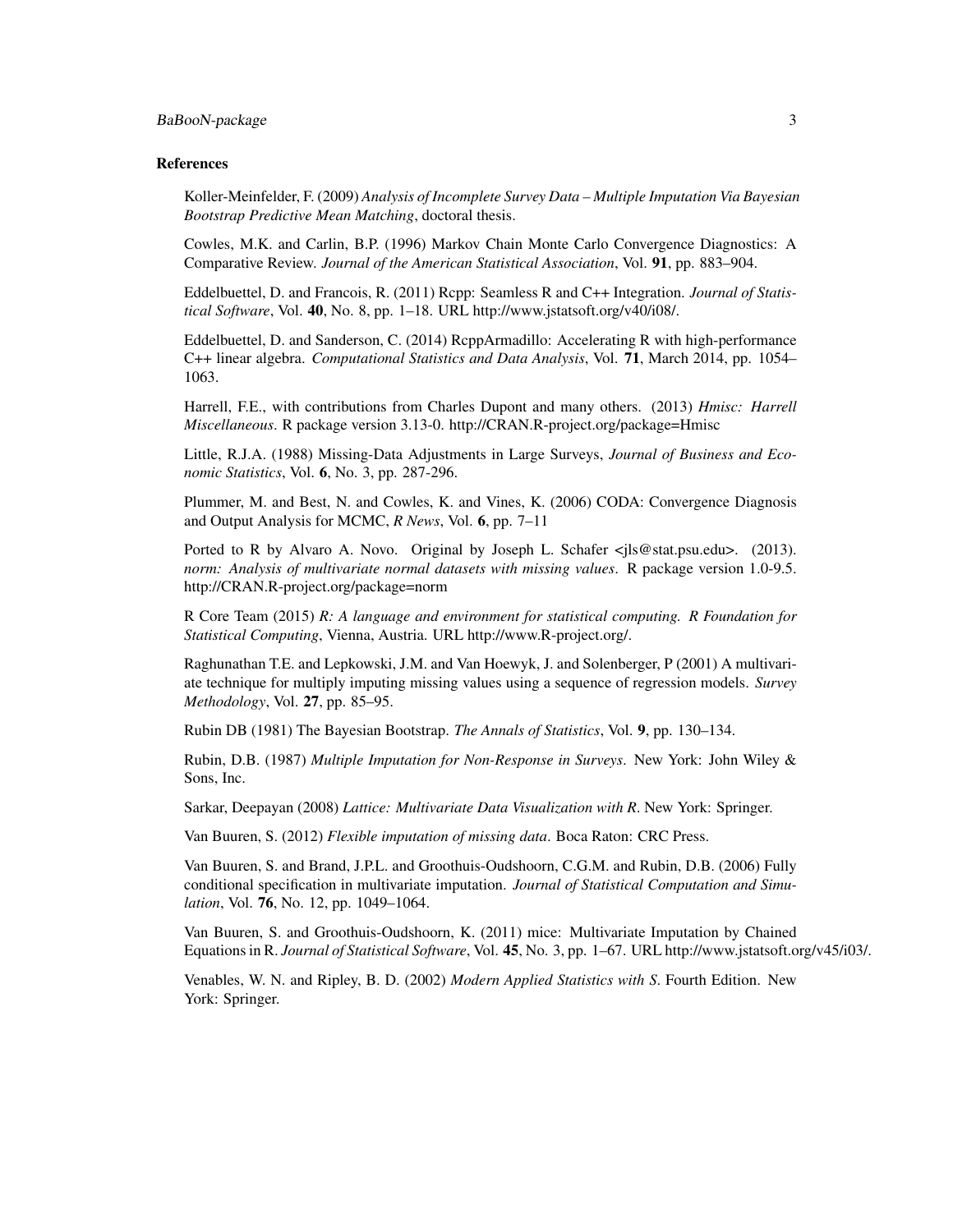<span id="page-3-0"></span>4 BBPMM

<span id="page-3-1"></span>

#### Description

'BBPMM' performs single and multiple imputation (MI) of mixed-scale variables using a chained equations approach and (Bayesian Bootstrap) Predictive Mean Matching.

#### Usage

```
BBPMM(Data, M=10, nIter=10, outfile=NULL, ignore=NULL,
vartype=NULL, stepmod="stepAIC", maxit.multi=3, maxit.glm=25,
maxPerc = 0.98, verbose=TRUE, setSeed, chainDiagnostics=TRUE, ...)
```

| Data        | A partially incomplete data frame or matrix.                                                                                                                                                                                                                                                                                                                                                                                                                                                                                                                                           |
|-------------|----------------------------------------------------------------------------------------------------------------------------------------------------------------------------------------------------------------------------------------------------------------------------------------------------------------------------------------------------------------------------------------------------------------------------------------------------------------------------------------------------------------------------------------------------------------------------------------|
| M           | Number of multiple imputations. If M=1, no Bayesian Bootstrap step is carried<br>out. Default=10.                                                                                                                                                                                                                                                                                                                                                                                                                                                                                      |
| nIter       | Number of iterations of the chained equations algorithm before the data set is<br>stored as an 'imputed data set'. If set to "autolin", the numbers of iterations will<br>be selected using a data monotonicity index (based on dmi). Default=10.                                                                                                                                                                                                                                                                                                                                      |
| outfile     | A character string that specifies the path and file name for the imputed data sets.<br>If outfile=NULL (default), no data set is stored                                                                                                                                                                                                                                                                                                                                                                                                                                                |
| ignore      | A character or numerical vector that specifies either column positions or variable<br>names that are to be excluded from the imputation model and process, e.g. an<br>ID variable. If ignore=NULL (default), all variables in Data are used in the<br>imputation model.                                                                                                                                                                                                                                                                                                                |
| vartype     | A character vector that flags the class of each variable in Data (without the vari-<br>ables defined by the ignore argument), with either 'M' for metric-scale or 'C'<br>for categorical. The default (NULL) takes over the classes of Data. Overrul-<br>ing these classes can sometimes make sense: e.g., an ordinal-scale variable is<br>originally classified as 'factor', but treating it as metric-scale variable within the<br>imputation process might still be a better choice (considering the robust proper-<br>ties of predictive mean matching to model misspecification). |
| stepmod     | Performs variable selection for each imputation model based on the either on<br>Schwarz (Bayes) Information criterion (backward). Default="stepAIC".                                                                                                                                                                                                                                                                                                                                                                                                                                   |
| maxit.multi | Imported argument from the <b>nnet</b> package that specifies the maximum number<br>of iterations for the multinomial logit model estimation. Default=3.                                                                                                                                                                                                                                                                                                                                                                                                                               |
| maxit.glm   | Argument for specification of the maximum number of iterations for the bino-<br>mial logit model estimation (i.e., glm). Default=25.                                                                                                                                                                                                                                                                                                                                                                                                                                                   |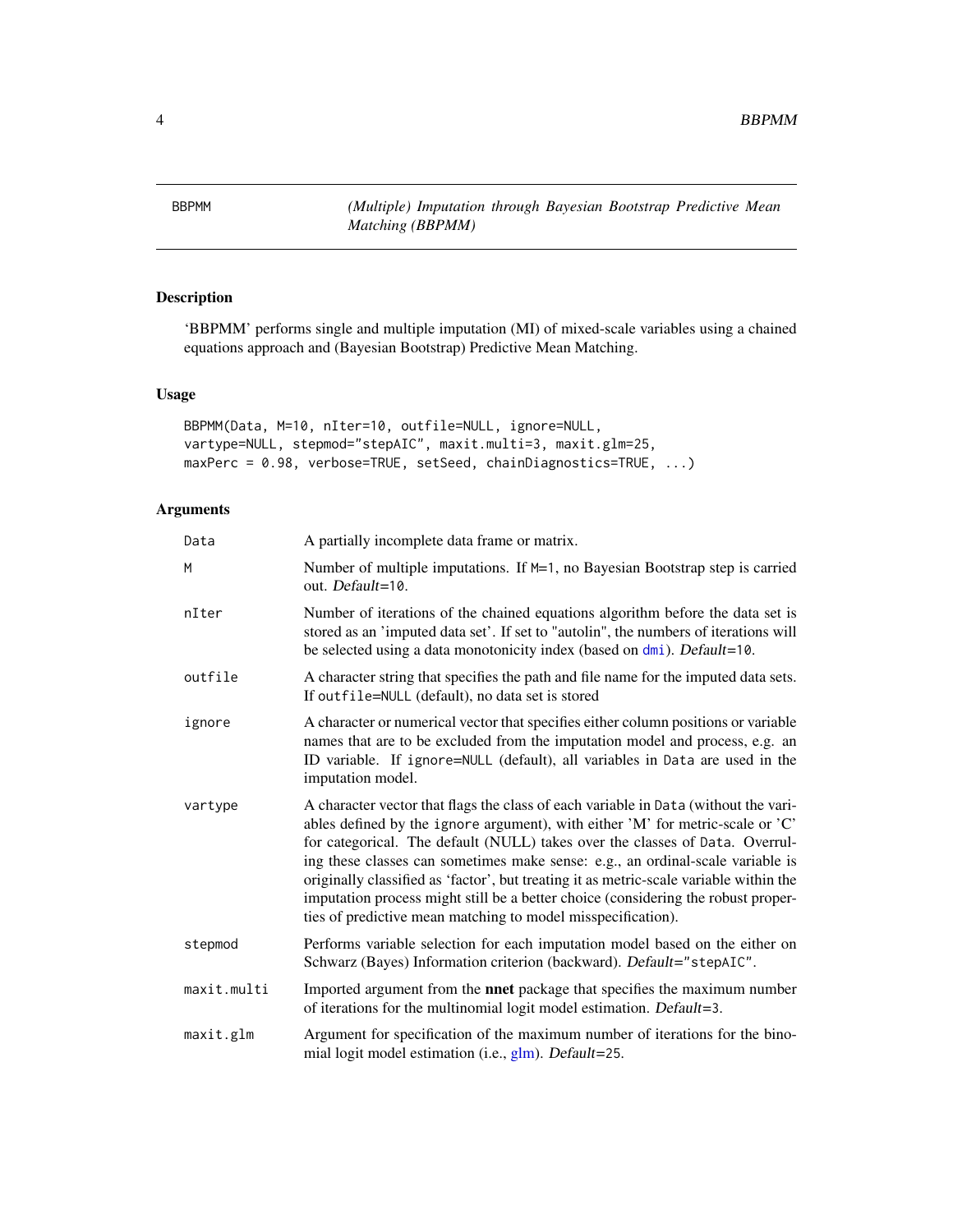#### <span id="page-4-0"></span> $BBPMM$  5

| maxPerc          | The maximum percentage the mode category of a variable is allowed to have in<br>order to try 'regular' imputation. If a variable is approximately Dirac distributed,<br>i.e. if it has (almost) no variance, imputation is carried out by simple hot deck<br>imputation. Default $= 0.98$ . |  |  |  |  |
|------------------|---------------------------------------------------------------------------------------------------------------------------------------------------------------------------------------------------------------------------------------------------------------------------------------------|--|--|--|--|
| verbose          | The algorithm prints information on imputation and iteration numbers. De-<br>$fault = TRUE$ .                                                                                                                                                                                               |  |  |  |  |
| setSeed          | Optional argument to fix the pseudo-random number generator in order to allow<br>for reproducible results.                                                                                                                                                                                  |  |  |  |  |
| chainDiagnostics |                                                                                                                                                                                                                                                                                             |  |  |  |  |
|                  | Argument specifying if Monte Carlo chains for further diagnostics should be<br>returned as well. Default=TRUE.                                                                                                                                                                              |  |  |  |  |
|                  | Further arguments passed to or from other functions.                                                                                                                                                                                                                                        |  |  |  |  |

#### Details

BBPMM is based on a chained equations approach that is using a Bayesian Bootstrap approach and Predictive Mean Matching (PMM) variants for metric-scale, binary, and multi-categorical variables to generate multiple imputations. In order to emulate a monotone missing-data pattern as well as possible, variables are sorted by rate of missingness (in ascending order). If no complete variables exist, the least incomplete variable is imputed via hot-deck. The starting solution then builds the imputation model using the observed values of a particular y variable, and the corresponding observed or already imputed values of the x variables (i.e., all variables with fewer missing values than y). Due to the PMM element in the algorithm, auto-correlation of subsequent iterations is virtually zero. Therefore, a burn-in period is not required, and there is no need to administer 'high' values  $(> 20)$ to 'nIter' either.

If M=1, no Bayesian Bootstrap step is carried out for the chained equations. Note that in this case the algorithm is still unlikely to converge to a stable solution, because of the Predictive Mean Matching step.

#### Value

| call        | The call of BBPMM.                                                                                               |
|-------------|------------------------------------------------------------------------------------------------------------------|
| mis.num     | Vector containing the numbers of missing values per column.                                                      |
|             | model selection Chosen model selection method for the function call.                                             |
| seed        | Chosen seed value for the function call.                                                                         |
| impdata     | The imputed data set, if $M=1$ , or a list containing M imputed data sets.                                       |
| misOverview | The percentage of missing values per incomplete variable.                                                        |
| indMatrix   | A matrix with the same dimensions as Data minus ignore containing flags for<br>missing values.                   |
| M           | Number of (multiple) imputations.                                                                                |
| nIter       | Number of iterations between two imputations.                                                                    |
| Chains      | List containing the the Gibbs sampler sequences for every variable of every im-<br>putation for every iteration. |
| FirstSeed   | First. Random. Seed before imputation starts.                                                                    |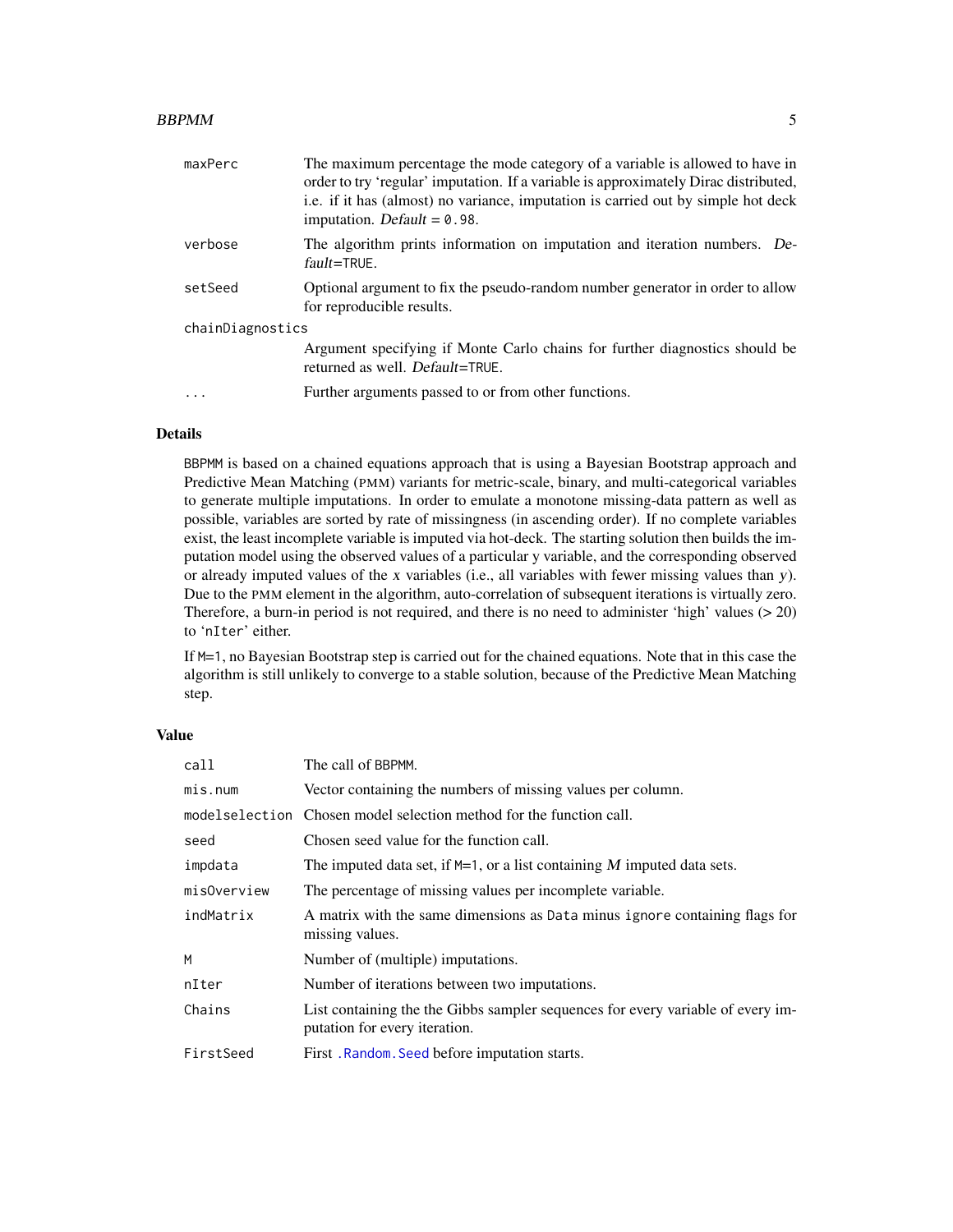<span id="page-5-0"></span>Last Seed Last .Random. Seed after function is done.

ignoredvariables

TRUE / FALSE indicator whether variables were ignored during imputation.

#### Author(s)

Florian Meinfelder, Thorsten Schnapp [ctb]

#### References

Koller-Meinfelder, F. (2009) *Analysis of Incomplete Survey Data – Multiple Imputation Via Bayesian Bootstrap Predictive Mean Matching*, doctoral thesis.

Little, R.J.A. (1988) Missing-Data Adjustments in Large Surveys, *Journal of Business and Economic Statistics*, Vol. 6, No. 3, pp. 287-296.

Raghunathan T.E. and Lepkowski, J.M. and Van Hoewyk, J. and Solenberger, P (2001) A multivariate technique for multiply imputing missing values using a sequence of regression models. *Survey Methodology*, Vol. 27, pp. 85–95.

Rubin DB (1981) The Bayesian Bootstrap. *The Annals of Statistics*, Vol. 9, pp. 130–134.

Rubin, D.B. (1987) *Multiple Imputation for Non-Response in Surveys*. New York: John Wiley & Sons, Inc.

Van Buuren, S. and Brand, J.P.L. and Groothuis-Oudshoorn, C.G.M. and Rubin, D.B. (2006) Fully conditional specification in multivariate imputation. *Journal of Statistical Computation and Simulation*, Vol. 76, No. 12, pp. 1049–1064.

Van Buuren, S. and Groothuis-Oudshoorn, K. (2011) mice: Multivariate Imputation by Chained Equations in R. *Journal of Statistical Software*, Vol. 45, No. 3, pp. 1–67. URL http://www.jstatsoft.org/v45/i03/.

Venables, W. N. and Ripley, B. D. (2002) *Modern Applied Statistics with S*. Fourth Edition. New York: Springer.

#### See Also

[BBPMM.row](#page-6-1), [dmi](#page-9-1)

```
### sample data set with non-normal variables
set.seed(1000)
n < -50x1 \le round(runif(n,0.5,3.5))
x2 \le -as.factor(c(rep(1,10),rep(2,25),rep(3,15)))x3 \le- round(rnorm(n,0,3))
y1 \leftarrow \text{round}(x1-\theta.25*(x2==2)+\theta.5*x3+\text{norm}(n,\theta,1))y1 <- ifelse(y1<1,1,y1)
y1 <- as.factor(ifelse(y1>4,5,y1))
y2 \leq x1 + \text{rnorm}(n, 0, 0.5)y3 \leftarrow \text{round}(x3+\text{rnorm}(n, \emptyset, 2))data1 <- as.data.frame(cbind(x1,x2,x3,y1,y2,y3))
misrow1 <- sample(n,20)
```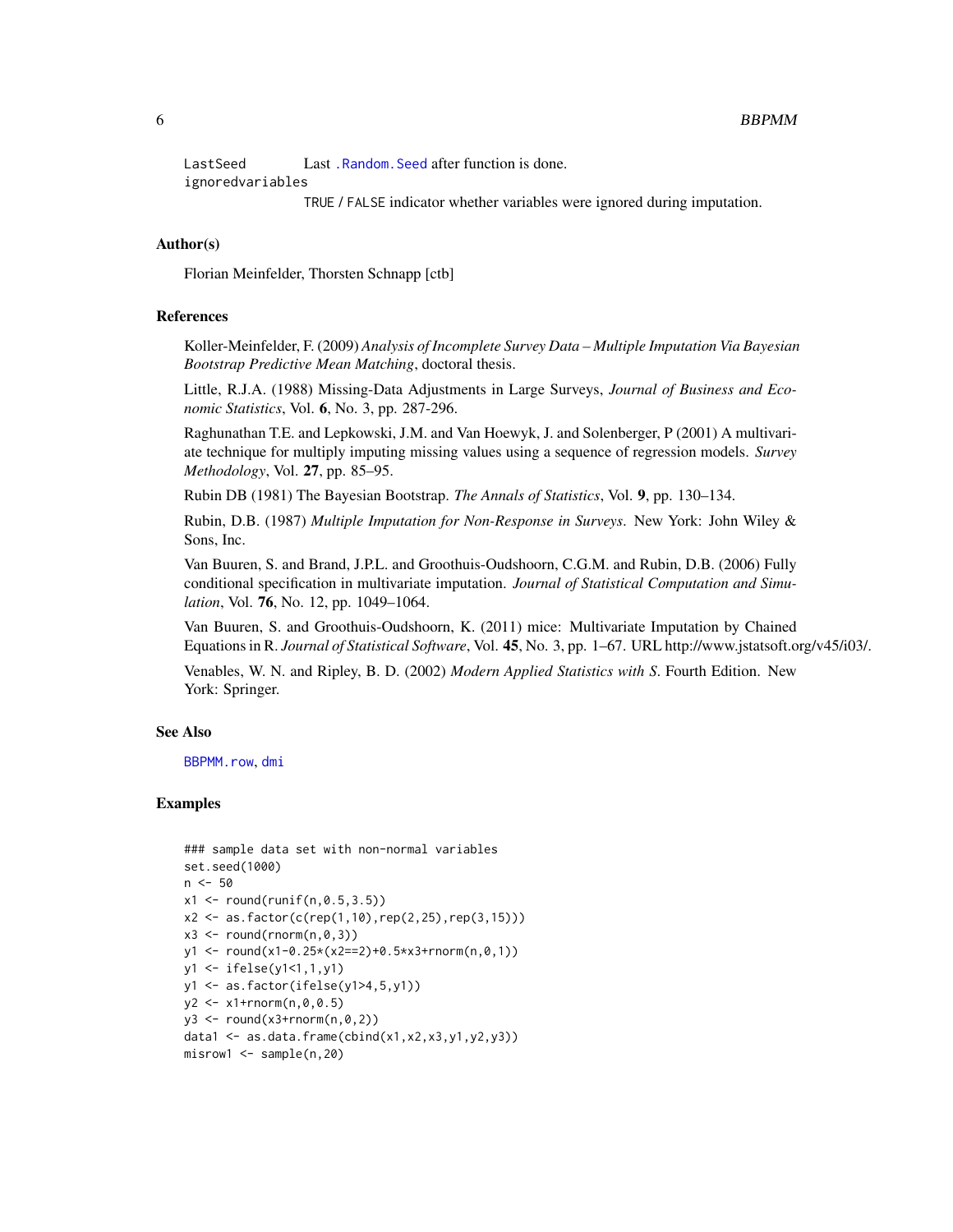#### <span id="page-6-0"></span>BBPMM.row 7

```
misrow2 <- sample(n,15)
misrow3 <- sample(n,10)
is.na(data1[misrow1, 4]) <- TRUE
is.na(data1[misrow2, 5]) <- TRUE
is.na(data1[misrow2, 6]) <- TRUE
### imputation
imputed.data <- BBPMM(data1, nIter=5, M=5)
```
<span id="page-6-1"></span>BBPMM.row *(Multiple) Imputation of variable vectors*

#### Description

'BBPMM.row' performs single and multiple imputation (MI) of metric scale variable vectors. For MI, parameter draws from a posterior distribution are replaced by a Bayesian Bootstrap step. Imputations are generated using Predictive Mean Matching (PMM) as described in Little (1988).

#### Usage

```
BBPMM.row(misDataPat, blockImp=length(misDataPat$blocks),
M=10, outfile=NULL, manWeights=NULL, stepmod="stepAIC", verbose=TRUE,
tol=0.25, setSeed=NULL, ...)
```

| misDataPat | An object created by rowimpPrep that contains information on all identified<br>missing-data patterns.                                                                                                                                                                                                                                                                                                                                                                                             |
|------------|---------------------------------------------------------------------------------------------------------------------------------------------------------------------------------------------------------------------------------------------------------------------------------------------------------------------------------------------------------------------------------------------------------------------------------------------------------------------------------------------------|
| blockImp   | A scalar or vector containing the number(s) of the block(s) considered for im-<br>putation. Per default only the last block is imputed.                                                                                                                                                                                                                                                                                                                                                           |
| M          | Number of multiple imputations. If $M=1$ , no Bayesian Bootstrap step is carried<br>out.                                                                                                                                                                                                                                                                                                                                                                                                          |
| outfile    | A character string that specifies the path and file name for the imputed data sets.<br>If outfile=NULL (default), no data set is stored.                                                                                                                                                                                                                                                                                                                                                          |
| manWeights | Optional argument containing manual (non-negative) weights for the PMM step.<br>manWeights can either be a list containing a vector for each missingness pattern,<br>or just a vector, if only one missingness pattern/block exists. In either case, the<br>number of elements in the vector(s) must match the number of variables in the<br>corresponding block. Note that the higher the weight the higher the importance<br>of a good match for the corresponding variable's predictive means. |
| stepmod    | Performs variable selection for each imputation model based on the either on<br>Schwarz (Bayes) Information criterion (backward). Default="stepAIC".                                                                                                                                                                                                                                                                                                                                              |
| verbose    | The algorithm prints information on weighting matrices and imputation num-<br>bers. Default=TRUE.                                                                                                                                                                                                                                                                                                                                                                                                 |
| tol        | Imported argument from function or that specifies the tolerance level for linear<br>dependencies among the complete variables and defaults to 0.25.                                                                                                                                                                                                                                                                                                                                               |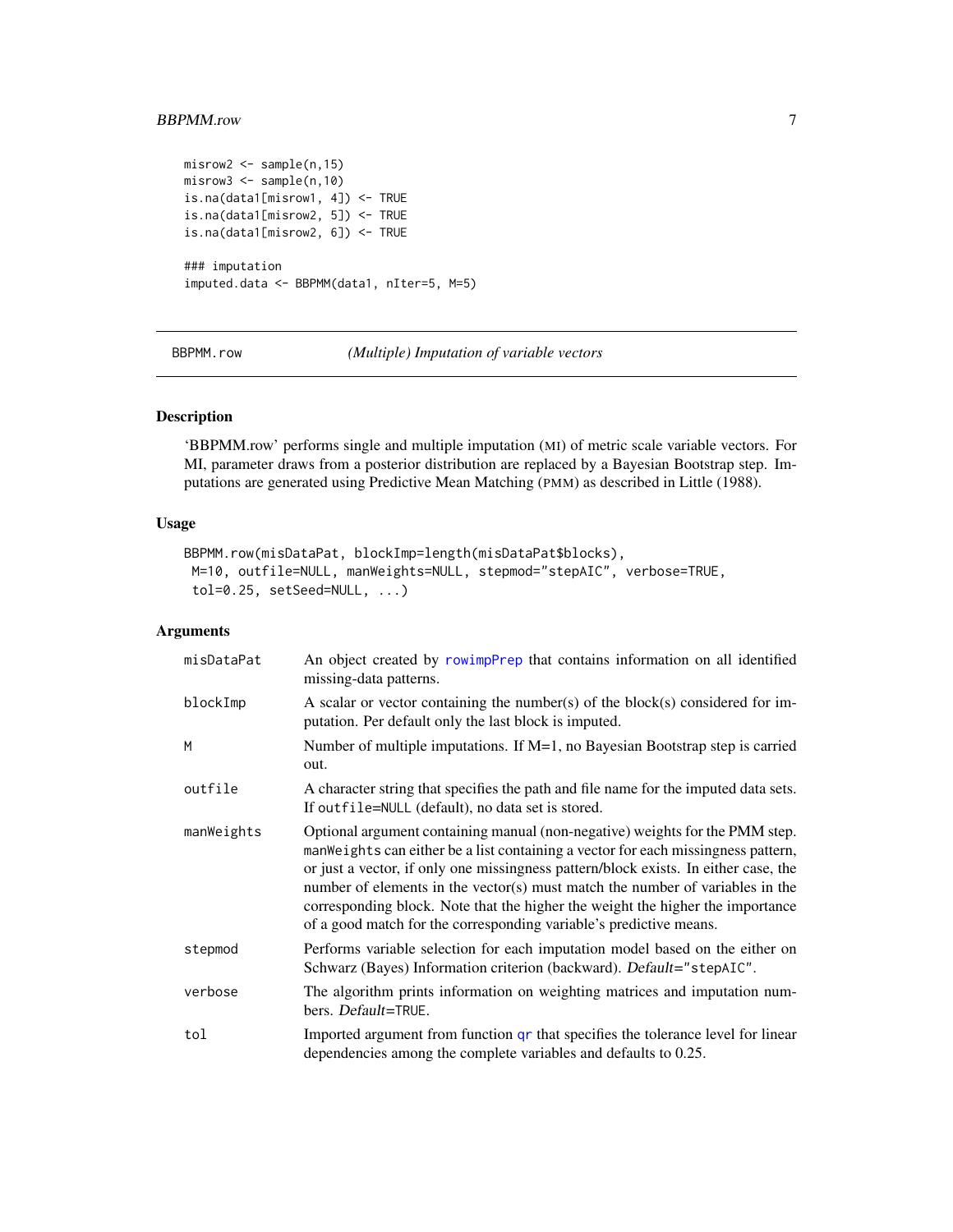<span id="page-7-0"></span>

| setSeed              | Optional argument to fix the pseudo-random number generator in order to allow<br>for reproducible results. |
|----------------------|------------------------------------------------------------------------------------------------------------|
| $\ddot{\phantom{0}}$ | Further arguments passed to or from other functions.                                                       |

#### Details

The simultaneous imputation of several variables is useful for missing-by-design patterns, such as data fusion or split questionnaire designs. The predictive means of the imputation variables are weighted by the inverse of the covariance matrix of the residuals from the regression of these variables on the complete variables. The intuitive idea behind is that distances between predictive means should be punished more severely, if the particular variable can be explained well by the (completely observed) imputation model variables. Through partialization and subsequent usage of the residuals the weight matrix is transformed into a diagonal matrix. The calculated weights can be adjusted by manual weights. Since the weight matrix is a Mahalanobis type of distance matrix, the weights are in the denominator and therefore the lower the weight, the higher the influence. As this is somewhat counterintuitive, the reciprocal of the manual weights is taken. Therefore, the higher the manual weight the higher in the influence of the corresponding variable's predictor on the overall distance. To identify the missing-by-design patterns it is necessary to transform the raw data set via [rowimpPrep](#page-16-1). The donor/recipient ID pairlist for each imputation and identified pattern ('block') is stored. In general, weightMatrix, model and pairlist are list objects named 'M1' to 'M<M>', and each in return is a list object named 'block1' to 'block<length(blockImp)>'. model contains another list object with [lm](#page-0-0)-objects for all variables in a particular block. Unlike BBPMM this algorithm is not based on sequential regression. Therefore, imputed variables are conditionally independent given the completely observed variables (of which at least one must exist).

#### Value

| call                         | The call of BBPMM.row                                                                                                                                                                                                                                                                                                                                                                                                                                        |
|------------------------------|--------------------------------------------------------------------------------------------------------------------------------------------------------------------------------------------------------------------------------------------------------------------------------------------------------------------------------------------------------------------------------------------------------------------------------------------------------------|
| mis.num                      | Vector containing the numbers of missing values per column.                                                                                                                                                                                                                                                                                                                                                                                                  |
| modelselection               | Chosen model selection method for the function call.                                                                                                                                                                                                                                                                                                                                                                                                         |
| seed                         | Chosen seed value for the function call.                                                                                                                                                                                                                                                                                                                                                                                                                     |
| impdata                      | A list containing M completed data sets.                                                                                                                                                                                                                                                                                                                                                                                                                     |
| weightMatrix                 | A list containing weight matrices for all imputations and blocks.                                                                                                                                                                                                                                                                                                                                                                                            |
| model                        | A list containing the lm-objects for all imputations and blocks.                                                                                                                                                                                                                                                                                                                                                                                             |
| pairlist                     | A list containing the donor/recipient pairlist data frames for all imputations and<br>blocks.                                                                                                                                                                                                                                                                                                                                                                |
| indMatrix                    | A matrix with the same dimensions as the incomplete data containing flags for<br>missing values.                                                                                                                                                                                                                                                                                                                                                             |
| FirstSeed                    | First. Random. Seed before imputation starts.                                                                                                                                                                                                                                                                                                                                                                                                                |
| LastSeed<br>ignoredvariables | Last. Random. Seed after function is done.                                                                                                                                                                                                                                                                                                                                                                                                                   |
|                              | $\mathcal{L} = \mathcal{L} \mathcal{L} \mathcal{L} \mathcal{L} \mathcal{L} \mathcal{L} \mathcal{L} \mathcal{L} \mathcal{L} \mathcal{L} \mathcal{L} \mathcal{L} \mathcal{L} \mathcal{L} \mathcal{L} \mathcal{L} \mathcal{L} \mathcal{L} \mathcal{L} \mathcal{L} \mathcal{L} \mathcal{L} \mathcal{L} \mathcal{L} \mathcal{L} \mathcal{L} \mathcal{L} \mathcal{L} \mathcal{L} \mathcal{L} \mathcal{L} \mathcal{L} \mathcal{L} \mathcal{L} \mathcal{L} \mathcal$ |

TRUE / FALSE indicator whether variables were ignored during imputation.

#### Author(s)

Florian Meinfelder, Thorsten Schnapp [ctb]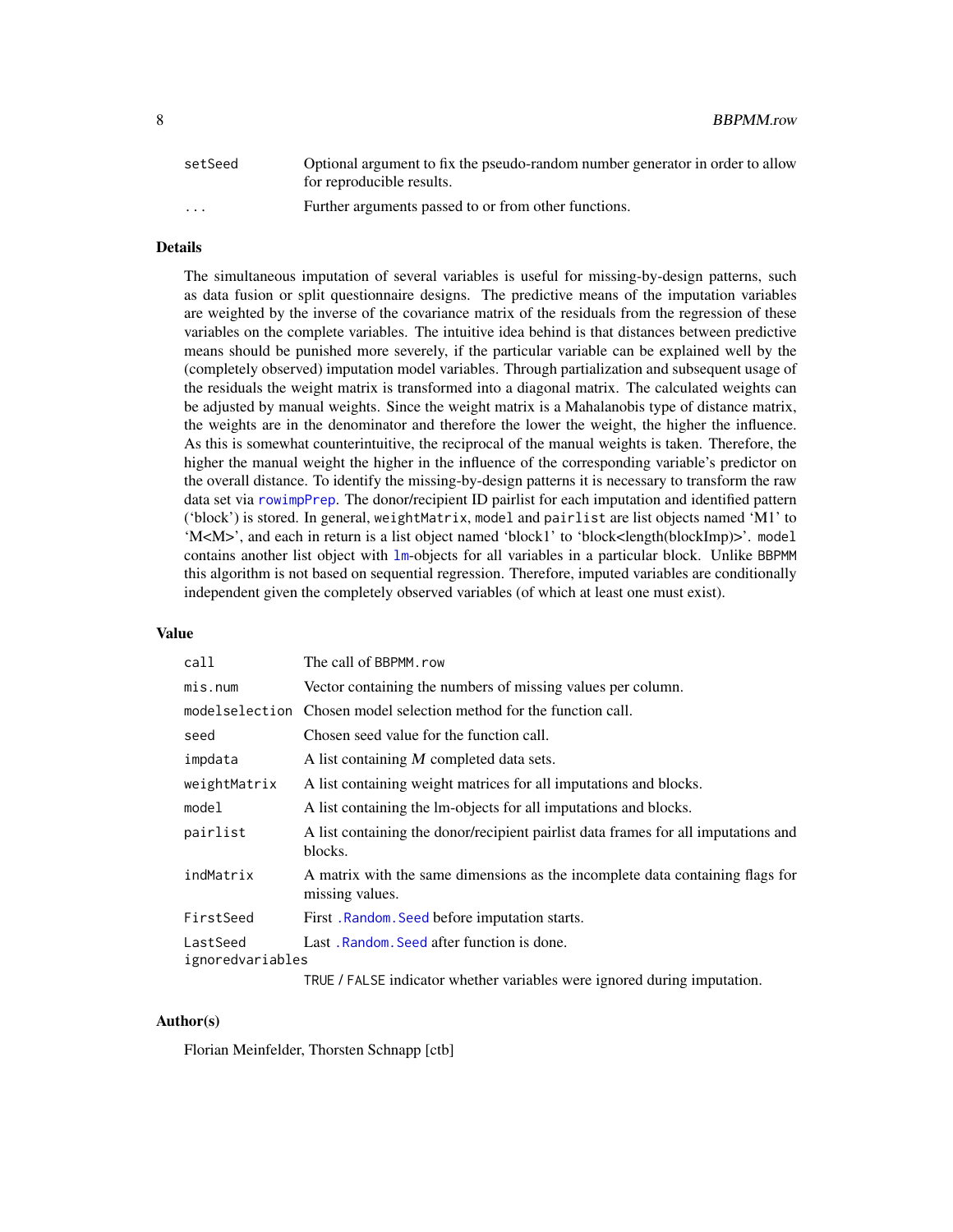#### <span id="page-8-0"></span>BBPMM.row 9

#### References

Eddelbuettel, D. and Francois, R. (2011) Rcpp: Seamless R and C++ Integration. *Journal of Statistical Software*, Vol. 40, No. 8, pp. 1–18. URL http://www.jstatsoft.org/v40/i08/.

Eddelbuettel, D. and Sanderson, C. (2014) RcppArmadillo: Accelerating R with high-performance C++ linear algebra. *Computational Statistics and Data Analysis*, Vol. 71, March 2014, pp. 1054– 1063.

Koller-Meinfelder, F. (2009) *Analysis of Incomplete Survey Data – Multiple Imputation Via Bayesian Bootstrap Predictive Mean Matching*, doctoral thesis.

Little, R.J.A. (1988) Missing-Data Adjustments in Large Surveys, *Journal of Business and Economic Statistics*, Vol. 6, No. 3, pp. 287-296.

Raghunathan T.E. and Lepkowski, J.M. and Van Hoewyk, J. and Solenberger, P (2001) A multivariate technique for multiply imputing missing values using a sequence of regression models. *Survey Methodology*, Vol. 27, pp. 85–95.

Rubin DB (1981) The Bayesian Bootstrap. *The Annals of Statistics*, Vol. 9, pp. 130–134.

Rubin, D.B. (1987) *Multiple Imputation for Non-Response in Surveys*. New York: John Wiley & Sons, Inc.

Van Buuren, S. and Brand, J.P.L. and Groothuis-Oudshoorn, C.G.M. and Rubin, D.B. (2006) Fully conditional specification in multivariate imputation. *Journal of Statistical Computation and Simulation*, Vol. 76, No. 12, pp. 1049–1064.

Van Buuren, S. and Groothuis-Oudshoorn, K. (2011) mice: Multivariate Imputation by Chained Equations in R. *Journal of Statistical Software*, Vol. 45, No. 3, pp. 1–67. URL http://www.jstatsoft.org/v45/i03/.

Venables, W. N. and Ripley, B. D. (2002) *Modern Applied Statistics with S*. Fourth Edition. New York: Springer.

#### See Also

[rowimpPrep](#page-16-1), [BBPMM](#page-3-1)

```
### sample data set with non-normal variables and a single
### missingness pattern
set.seed(1000)
n <- 50
x1 \le round(runif(n,0.5,3.5))
x2 \le -as.factor(c(rep(1,10),rep(2,25),rep(3,15)))x3 \le round(rnorm(n,0,3))
y1 \le - round(x1-0.25*(x2==2)+0.5*x3+rnorm(n,0,1))
y1 <- ifelse(y1<1,1,y1)
y1 <- ifelse(y1>4,5,y1)
y2 <- y1+rnorm(n,0,0.5)
y3 \le round(x3+rnorm(n,0,2))
data \leq as.data.frame(cbind(x1,x2,x3,y1,y2,y3))
misrow1 < - sample(n,20)data[misrow1, c(4:6)] \leftarrow NA
```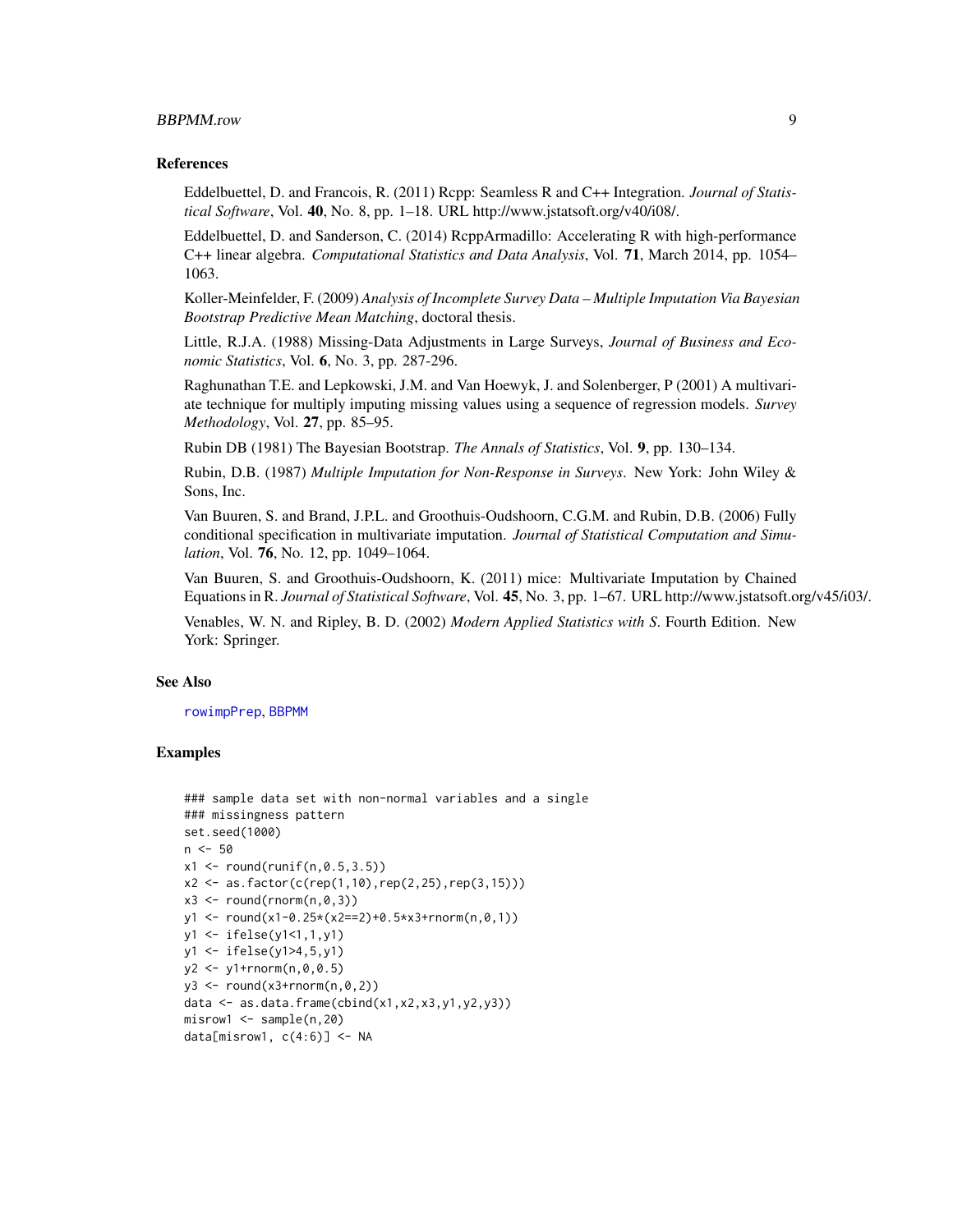```
### preparation step
impblock <- rowimpPrep(data)
### imputation
imputed.data <- BBPMM.row(impblock, M=5)
```
#### <span id="page-9-1"></span>dmi *Data monotonicity index for missing values*

#### Description

'dmi' calculates a monotonicity index for data with missing values.

#### Usage

dmi(Data)

#### Arguments

Data A data frame containing missing values.

#### Details

The data monotonicity index examines the ratio of missing values with non-monotonicity and complete monotonicity in all variables. To denote full monotonicity with 1 and no monotonicity with 0 this ratio is subtracted from 1.

$$
dmi = 1 - \frac{\sum_{j=1}^{p} \sum_{i=1}^{n-1} I(r_{hj}=0)}{\sum_{h=1}^{n} \sum_{j=1}^{p} I(r_{hj}=0)}
$$

#### Value

Returns a value between 1 (fully monotone) and 0 (no monotonicity).

#### Author(s)

Florian Meinfelder, Thorsten Schnapp

#### References

Harrell, F.E., with contributions from Charles Dupont and many others. (2013) *Hmisc: Harrell Miscellaneous*. R package version 3.13-0. http://CRAN.R-project.org/package=Hmisc

Venables, W. N. & Ripley, B. D. (2002) *Modern Applied Statistics with S*. Fourth Edition. Springer, New York. ISBN 0-387-95457-0

Ported to R by Alvaro A. Novo. Original by Joseph L. Schafer <jls@stat.psu.edu>. (2013). *norm: Analysis of multivariate normal datasets with missing values*. R package version 1.0-9.5. http://CRAN.R-project.org/package=norm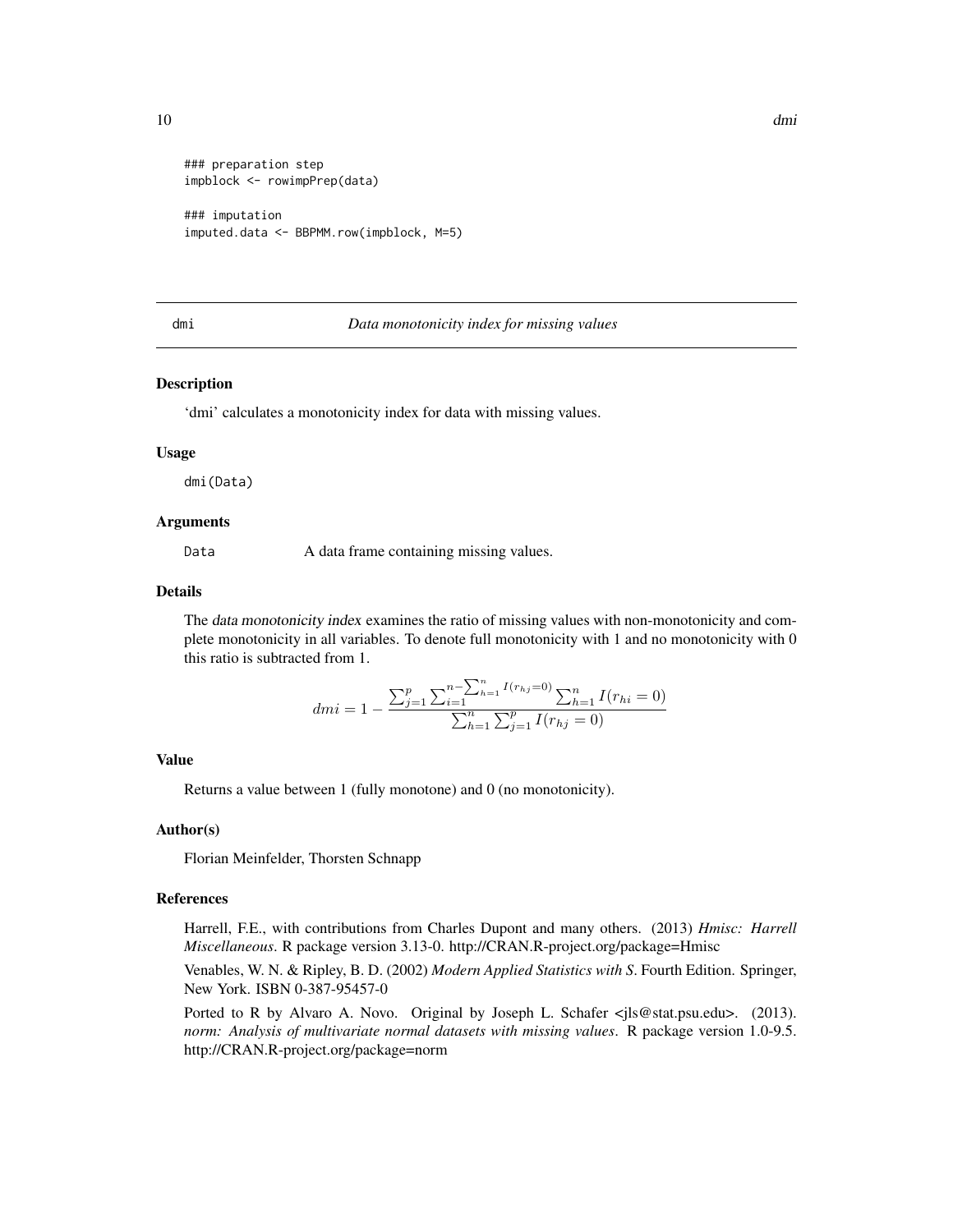#### <span id="page-10-0"></span>impdiagnosticconversion 11

#### See Also

[BBPMM](#page-3-1), [prelim.norm](#page-0-0)

#### Examples

```
if(!require(MASS)) install.packages("MASS")
library(MASS) ## see references
data(survey)
```

```
## Sorting via 'norm's prelim.norm
if(!require(Hmisc)) install.packages("Hmisc")
library(Hmisc) ## see references
survey.numeric <- asNumericMatrix(survey)
```

```
if(!require(norm)) install.packages("norm")
library(norm) ## see references
su.sort <- prelim.norm(survey.numeric)
new.survey <- survey[order(su.sort$ro),
                    sort(su.sort$nmis,index.return=TRUE)$ix]
```
## Comparison dmi(survey) # original dmi(new.survey) # sorted

impdiagnosticconversion

*Conversion from BBPMM output to mice's mids object or prepares imputed data for coda's mcmc or mcmc.list objects*

#### Description

'impdiagnosticconversion' prepares the output of [BBPMM](#page-3-1) for coda's (Plummer et al. 2006) [mcmc](#page-0-0) or mcmc. list object. It is also possible to convert the output into an object of the type [mids](#page-0-0) provided by the package mice (van Buuren, Groothuis-Oudshoorn 2011).

#### Usage

```
impdiagnosticconversion(imputed.data, type=c("mcmc.list","mcmc","mids"))
```

| imputed.data | An object of the type 'imp' returned by <b>BaBooN</b> 's BBPMM imputation method. |
|--------------|-----------------------------------------------------------------------------------|
| type         | A string choosing the type of output: Either "mcmc.list", "mcmc" or "mids".       |
|              | $Default="more.list".$                                                            |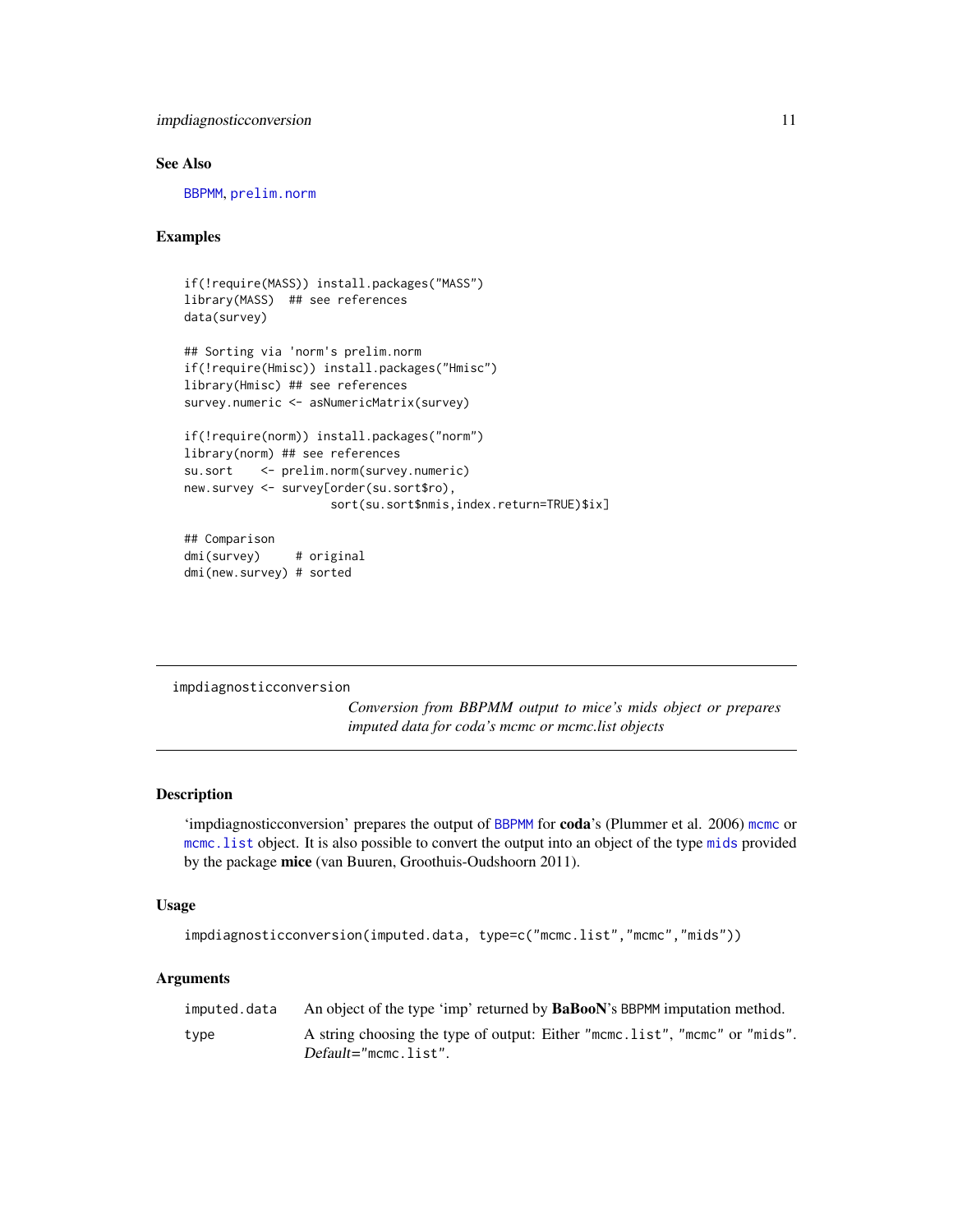#### <span id="page-11-0"></span>Details

To provide a wider variety of analysis and diagnostic tools and facilitate the collaboration between different imputation packages, we started to create a conversion tool. At the moment it is possible to transform an output created by BaBooN's BBPMM function into a mids-like object returned from [mice](#page-0-0) (van Buuren, Groothuis-Oudshoorn 2011). For diagnostics with the help of the functions provided by the package coda (Plummer et al. 2006), this function prepares the output. It returns a list, that isn't directly of the desired class, but results in a list with four elements, containing the chains for the means, variances, medians and standard deviations of the imputed values transformed to the specified type respectively. Hence, accessing the first element of the list returns actual the converted means, the second element contains the converted variances and so on.

We hope it is somehow an impulse for future standardisation or interchangeability of outputs generated by different multiple imputation routines and analysing the imputed values.

#### Value

See for details [mcmc](#page-0-0), [mcmc.list](#page-0-0) or [mids](#page-0-0). Remark: Converting to [mcmc](#page-0-0) or [mcmc.list](#page-0-0) results in a list with four elements (medians, vars, medians, sds), containing the chains for the means, variances, medians and standard deviations of the imputed values transformed to the specified type. See the examples.

#### Author(s)

Thorsten Schnapp, Florian Meinfelder [ctb]

#### References

Cowles, M.K. and Carlin, B.P. (1996) Markov Chain Monte Carlo Convergence Diagnostics: A Comparative Review. *Journal of the American Statistical Association*, Vol. 91, pp. 883–904.

Koller-Meinfelder, F. (2009) *Analysis of Incomplete Survey Data – Multiple Imputation Via Bayesian Bootstrap Predictive Mean Matching*, doctoral thesis.

Plummer, M. and Best, N. and Cowles, K. and Vines, K. (2006) CODA: Convergence Diagnosis and Output Analysis for MCMC, *R News*, Vol. 6, pp. 7–11

Van Buuren, S. and Groothuis-Oudshoorn, K. (2011) mice: Multivariate Imputation by Chained Equations in R. *Journal of Statistical Software*, Vol. 45, No. 3, pp. 1–67. URL http://www.jstatsoft.org/v45/i03/.

Van Buuren, S. (2012) *Flexible imputation of missing data*. Boca Raton: CRC Press.

Sarkar, Deepayan (2008) *Lattice: Multivariate Data Visualization with R*. New York: Springer.

#### See Also

[mcmc](#page-0-0), [mcmc.list](#page-0-0), [mids](#page-0-0), [mids-class](#page-0-0), [mice](#page-0-0), [plot.mids](#page-0-0), [BBPMM](#page-3-1)

```
## Not run:
### sample data set with non-normal variables
set.seed(1000)
n <- 50
```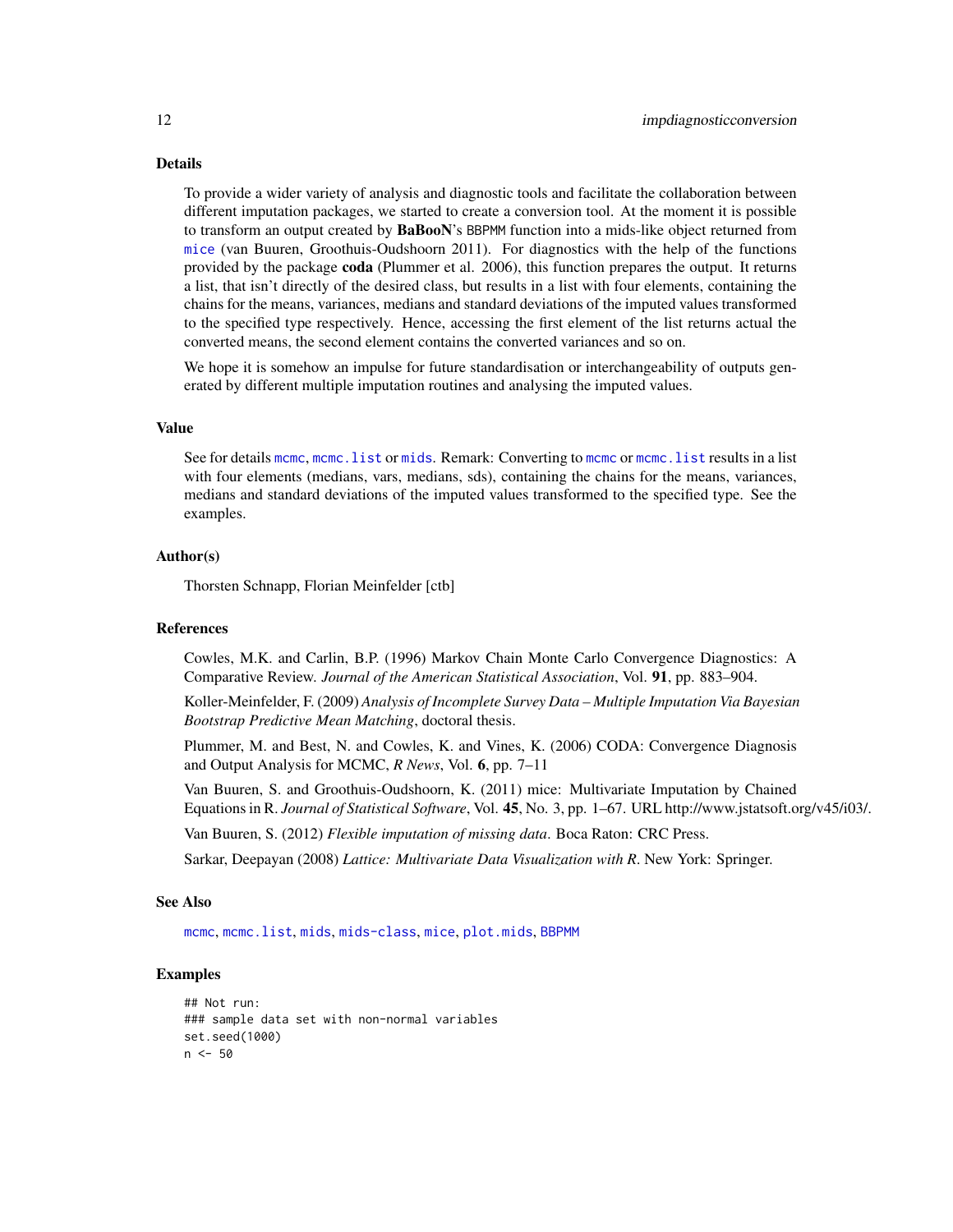impdiagnosticconversion 13

```
x1 \le round(runif(n,0.5,3.5))
x2 <- as.factor(c(rep(1,10),rep(2,25),rep(3,15)))
x3 \leftarrow \text{round}(\text{rnorm}(n, \theta, 3))y1 <- round(x1-0.25*(x2==2)+0.5*x3+rnorm(n,0,1))
y1 <- ifelse(y1<1,1,y1)
y1 <- as.factor(ifelse(y1>4,5,y1))
y2 \leq x1 + \text{rnorm}(n, 0, 0.5)y3 \leftarrow \text{round}(x3+\text{rnorm}(n, \emptyset, 2))data1 \leq as.data.frame(cbind(x1,x2,x3,y1,y2,y3))
misrow1 <- sample(n,20)
misrow2 <- sample(n,15)
misrow3 <- sample(n,10)
is.na(data1[misrow1, 4]) <- TRUE
is.na(data1[misrow2, 5]) <- TRUE
is.na(data1[misrow2, 6]) <- TRUE
### imputation
imputed.data <- BBPMM(data1, nIter=3, M=3)
### Test Conversion
if(!require(coda)) install.packages("coda")
if(!require(mice)) install.packages("mice")
require(coda) ## see references
require(mice) ## see references
require(lattice) ## see references
## conversion to mcmc
imp.to.mcmc <- impdiagnosticconversion(imputed.data,
                                         type="mcmc")
## conversion to mcmc.list
imp.to.mcmc.list <- impdiagnosticconversion(imputed.data,
                                               type="mcmc.list")
## conversion to mids
imp.to.mids <- impdiagnosticconversion(imputed.data,
                                         type="mids")
### Test
## mcmc:
plot(imp.to.mcmc$means[[1]])
acfplot(imp.to.mcmc$vars[[1]])
plot(imp.to.mcmc$medians[[1]])
acfplot(imp.to.mcmc$sds[[1]])
## mcmc.list:
xyplot(imp.to.mcmc.list[[1]]) ## Mean
qqmath(imp.to.mcmc.list[[2]]) ## Variance
xyplot(imp.to.mcmc.list[[3]]) ## Median
qqmath(imp.to.mcmc.list[[4]]) ## Std.dev.
```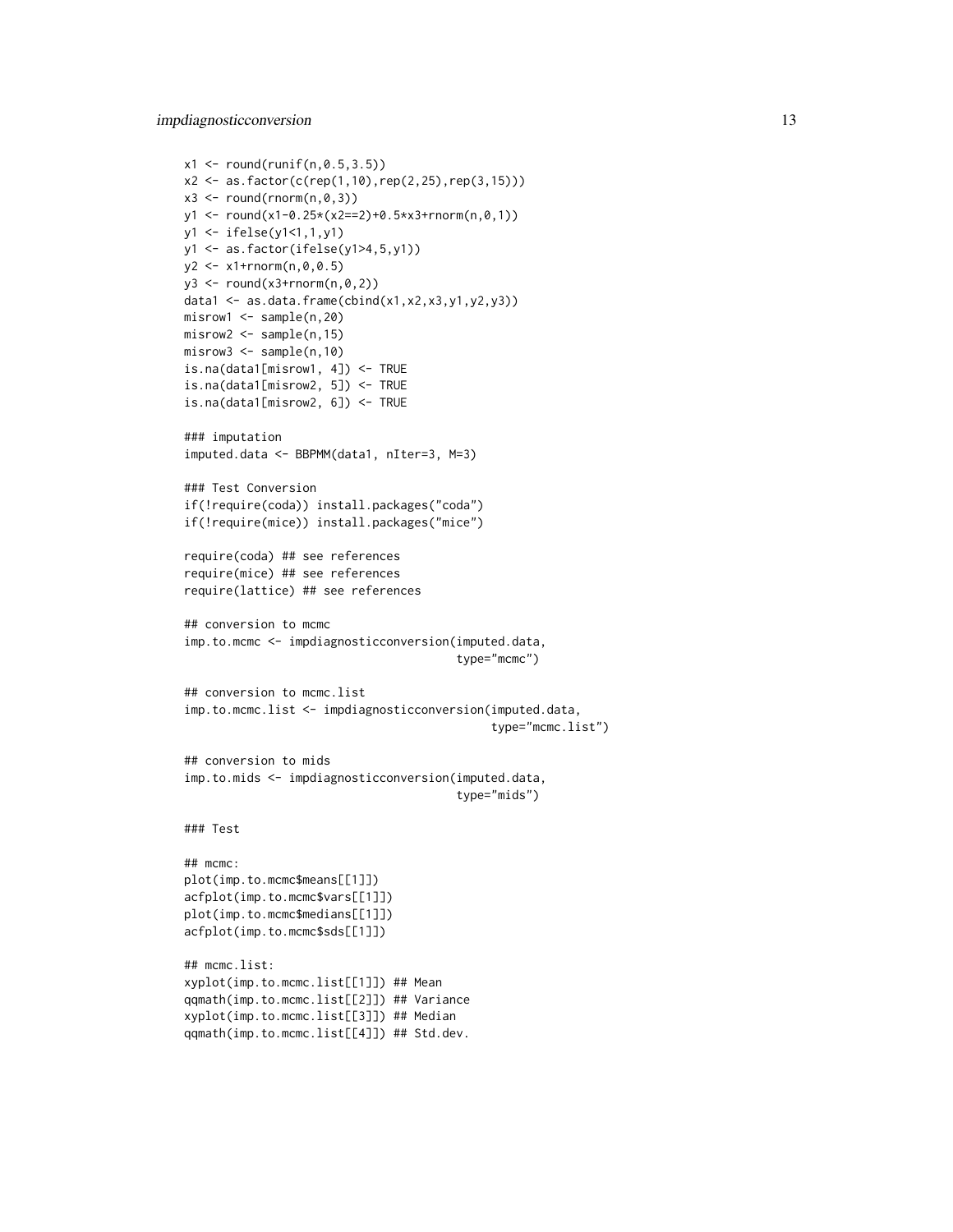## mids: # Chain-plot from mice mice:::plot.mids(imp.to.mids)

## End(Not run)

#### MI.inference *Multiple Imputation inference*

#### Description

'MI.inference' applies Rubin's combining rules to estimated quantities of interest that are based on multiply imputed data sets. The function requires as input two vectors of length M for the estimate and its variance.

#### Usage

MI.inference(thetahat, varhat.thetahat, alpha=0.05)

#### Arguments

| thetahat        | A vector of length M containing estimates of the quantity of interest based on<br>multiply imputed data sets. |
|-----------------|---------------------------------------------------------------------------------------------------------------|
| varhat.thetahat |                                                                                                               |
|                 | A vector of length M containing the corresponding variances of the tahat.                                     |
| alpha           | The significance level at which lower and upper bound are calculated. DE-<br>$FAULT=0.05$                     |

### Details

Multiple Imputation (Rubin, 1987) of missing data is a generally accepted way to get correct variance estimates for a particular quantity of interest in the presence of missing data. MI.inference estimates the *within variance* W and *between variance* B, and combines them to the *total variance* T. Based on the output, further analysis figures, such as the *fraction of missing information* can be calculated.

#### Value

| MI.Est      | A scalar containing the MI estimate of the quantity of interest (i.e. an estimator<br>averaged over all M data sets). |
|-------------|-----------------------------------------------------------------------------------------------------------------------|
| MI.Var      | The Multiple Imputation variance.                                                                                     |
| CI.low      | The lower bound of the MI confidence interval.                                                                        |
| CI.up       | The upper bound of the MI confidence interval.                                                                        |
| <b>BVar</b> | The estimated <i>between variance</i> .                                                                               |
| WVar        | The estimated <i>within variance</i> .                                                                                |

<span id="page-13-0"></span>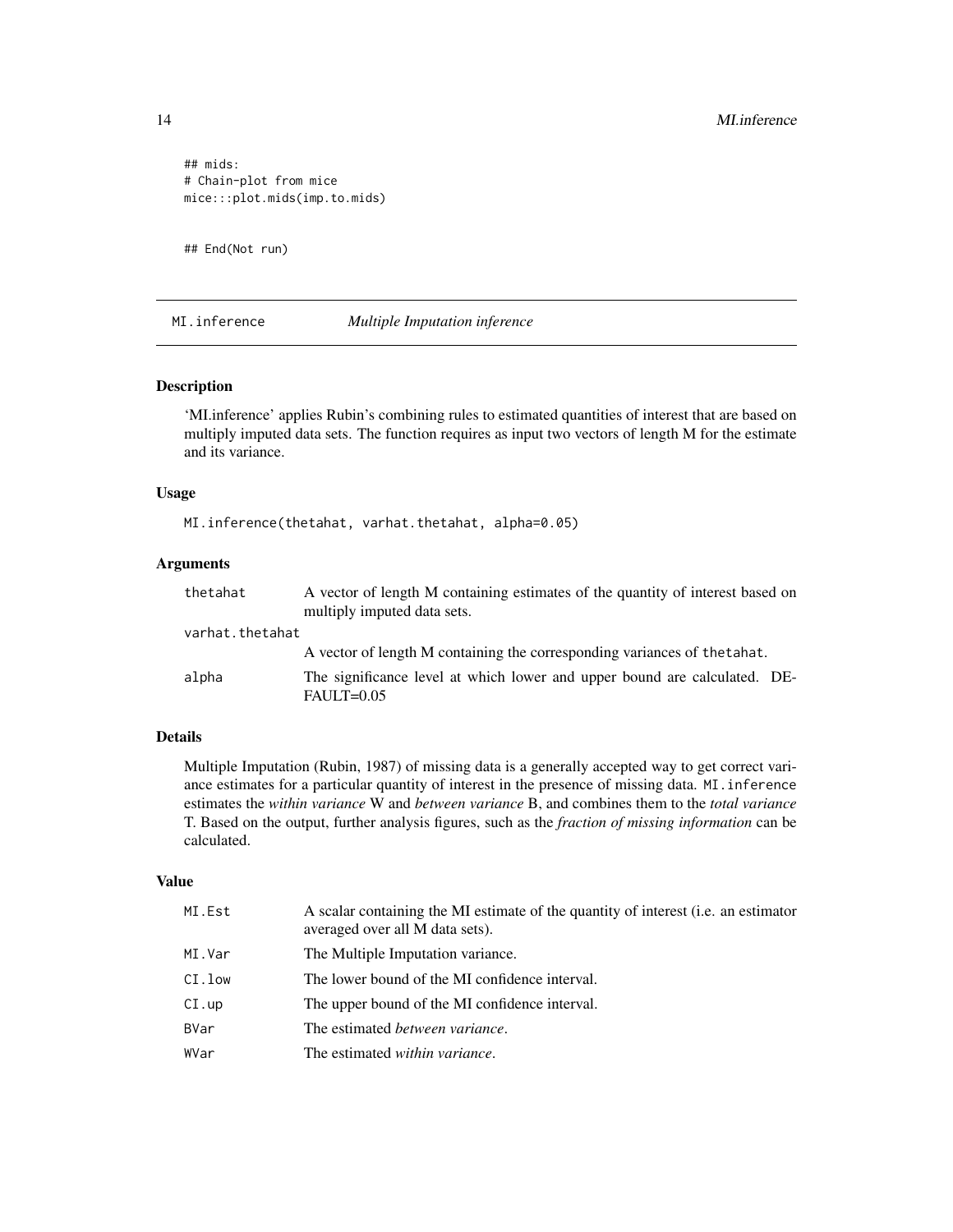#### MI.inference 15

#### References

Rubin, D.B. (1987) *Multiple Imputation for Non-Response in Surveys*. New York: John Wiley & Sons, Inc.

```
## Not run:
### example 1
n < -100x1 \le round(runif(n,0.5,3.5))
x2 \le round(runif(n,0.5,4.5))
x3 \le runif(n, 1, 6)
y1 <- round(x1-0.25*x2+0.5*x3+rnorm(n,0,1))
y1 <- ifelse(y1<2,2,y1)
y1 <- as.factor(ifelse(y1>4,5,y1))
y2 \leq x3 + \text{norm}(n, 0, 2)y3 <- as.factor(ifelse(x2+rnorm(n,0,2)>2,1,0))
mis1 <- sample(100,20)
mis2 <- sample(100,30)
mis3 <- sample(100,25)
data1 <- data.frame("x1"=x1,"x2"=x2,"x3"=x3,
                   "y1"=y1,"y2"=y2,"y3"=y3)
is.na(data1$y1[mis1]) <- TRUE
is.na(data1$y2[mis2]) <- TRUE
is.na(data1$y3[mis3]) <- TRUE
imputed.data <- BBPMM(data1, M=5, nIter=5)
MI.m.meany2.hat <- sapply(imputed.data$impdata,
                         FUN=function(x) mean(x$y2))
MI.v.meany2.hat <- sapply(imputed.data$impdata,
                         FUN=function(x) var(x$y2)/length(x$y2))
### MI inference
MI.y2 <- MI.inference(MI.m.meany2.hat,
                    MI.v.meany2.hat, alpha=0.05)
MI.y2$MI.Est
MI.y2$MI.Var
################################################################
### example 2: a small simulation example
### simple additional function to calculate coverages: #
coverage <- function(value, bounds) {
  ifelse(min(bounds) \le value && max(bounds) \ge value, 1, 0)
}
### value : true value #
### bounds : vector with two elements (upper and #
### lower bound of the CI) #
```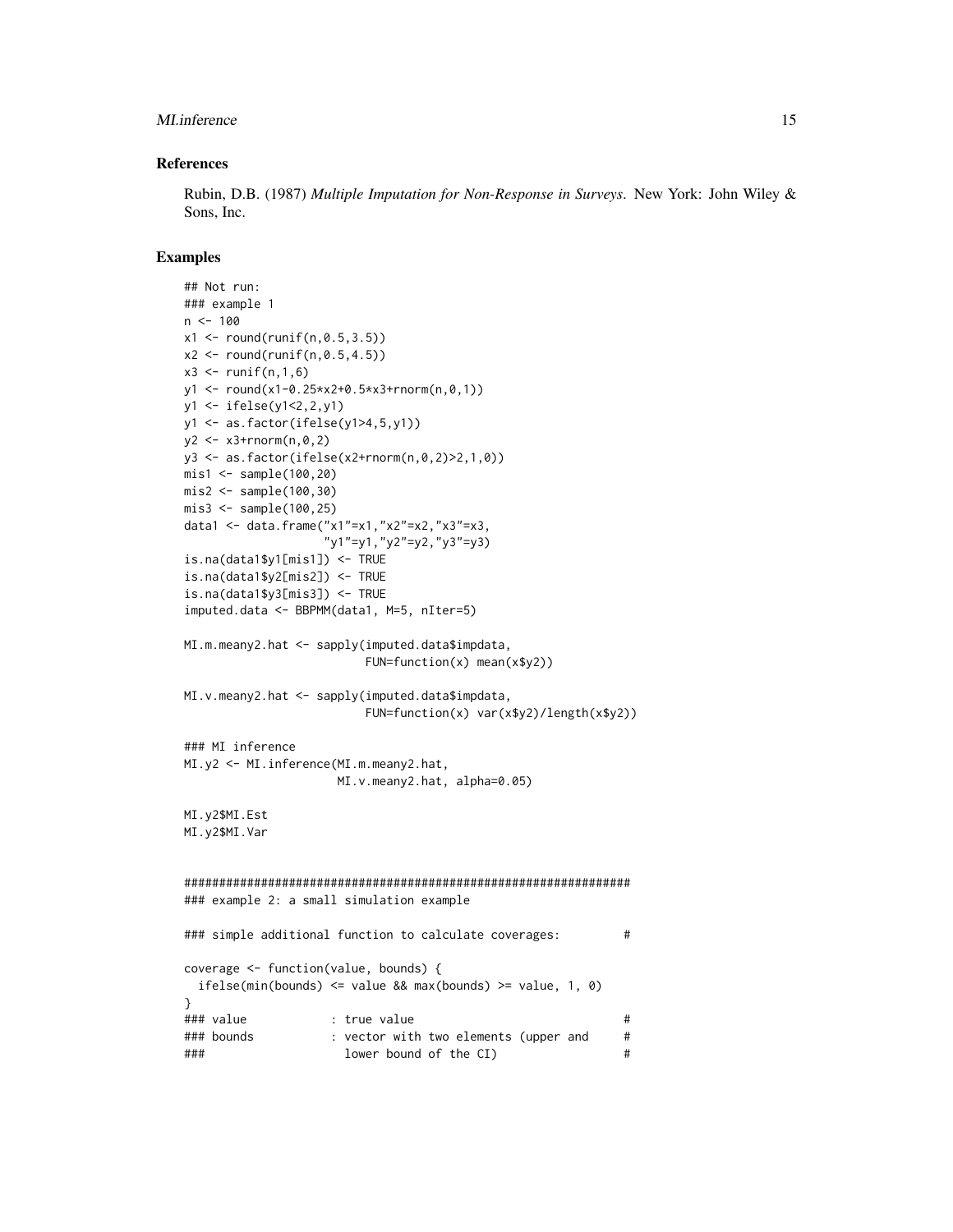```
### sample size
n < - 100### true value for the mean of y2
m.y2 \le -3.5y2.cover <- vector(length=n)
set.seed(1000)
### 100 data generations
time1 <- Sys.time()
for (i in 1:100) {
  x1 \le round(runif(n,0.5,3.5))
  x2 \le round(runif(n,0.5,4.5))
  x3 \le runif(n, 1, 6)
  y1 <- round(x1-0.25*x2+0.5*x3+rnorm(n,0,1))
  y1 <- ifelse(y1<2,2,y1)
  y1 <- as.factor(ifelse(y1>4,5,y1))
  y2 <- x3+rnorm(n,0,2)
 y3 <- as.factor(ifelse(x2+rnorm(n,0,2)>2,1,0))
  mis1 < - sample(n,20)mis2 < - sample(n,30)mis3 <- sample(n,25)
  data1 <- data.frame("x1"=x1,"x2"=x2,"x3"=x3,
                      "y1"=y1,"y2"=y2,"y3"=y3)
  is.na(data1$y1[mis1]) <- TRUE
  is.na(data1$y2[mis2]) <- TRUE
  is.na(data1$y3[mis3]) <- TRUE
  sim.imp <- BBPMM(data1, M=3, nIter=2,
                   stepmod="", verbose=FALSE)
  MI.m.meany2.hat <- sapply(sim.imp$impdata,
                            FUN=function(x) mean(x$y2))
  MI.v.meany2.hat <- sapply(sim.imp$impdata,
                            FUN=function(x)
                            var(x$y2)/length(x$y2))
### MI inference
  MI.y2 <- MI.inference(MI.m.meany2.hat, MI.v.meany2.hat,
                        alpha=0.05)
  y2.cover[i] <- coverage(m.y2, c(MI.y2$CI.low,MI.y2$CI.up))
}
time2 <- Sys.time()
difftime(time2, time1, unit="secs")
### coverage estimator (alpha=0.05):
mean(y2.cover)
## End(Not run)
```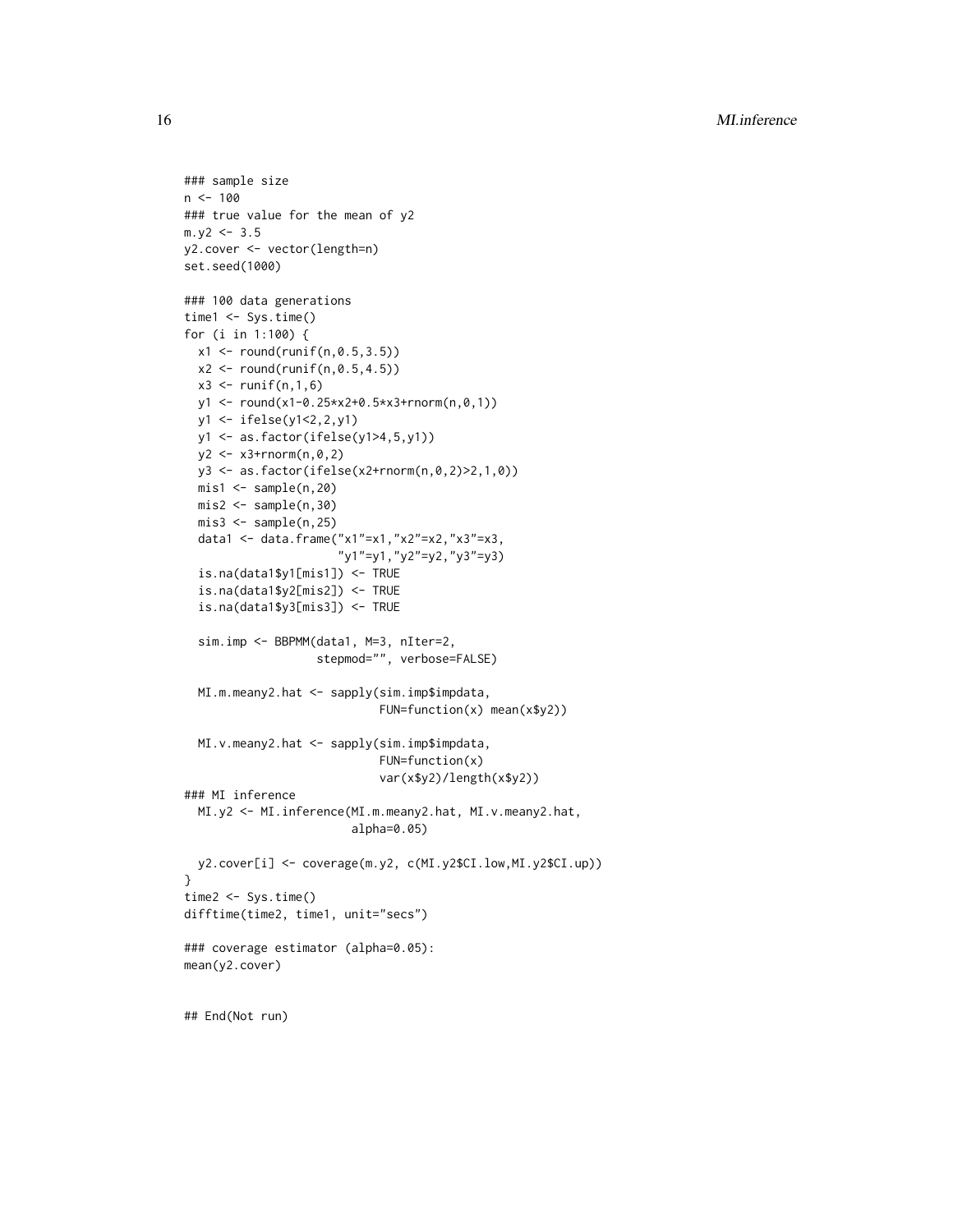<span id="page-16-1"></span><span id="page-16-0"></span>

#### Description

'rowimpPrep' identifies all missingness patterns within an incomplete data set. Running rowimpPrep is a prerequisite for [BBPMM.row](#page-6-1).

#### Usage

rowimpPrep(data, ID=NULL, verbose=TRUE)

#### Arguments

| data    | Either a data frame or matrix with missing values.                                                                                                                                                                                                                                                                                                                                                                                                                                                                                                                                                                                                                  |
|---------|---------------------------------------------------------------------------------------------------------------------------------------------------------------------------------------------------------------------------------------------------------------------------------------------------------------------------------------------------------------------------------------------------------------------------------------------------------------------------------------------------------------------------------------------------------------------------------------------------------------------------------------------------------------------|
| ΙD      | A numeric or character string vector indicating the column positions or names<br>of the ID variable (if two data sets were stacked that have a joint subset of vari-<br>ables). The first element refers to the 'donor ID', the second element refers to the<br>'recipient ID'. This distinction is only of relevance, if the data set is 'L-shaped',<br>i.e. if the data contains only one missing-data pattern (where incomplete cases<br>are 'recipients'). If ID has only one element, The function assumes that the<br>identifier variables of the two data sets are packed into a single variable. De-<br>fault=NULL is used, if no ID variable is specified. |
| verbose | Prints information on identified missing-data patterns. Default=TRUE.                                                                                                                                                                                                                                                                                                                                                                                                                                                                                                                                                                                               |

#### Details

rowimpPrep identifies all patterns, and allows to decide, whether to impute all missing-data patterns with BBPMM. rowor just some of them. This comes in handy if variables that were assumed to be completely observed have missing values. These variables are then likely to define an unexpected 'block' of their own. Of course, BBPMM. row can be used to impute missing data that are not missingby-design as well, but [BBPMM](#page-3-1) would probably be the better option. Note that all variables listed in compNames are used for the imputation model in BBPMM.row, i.e. completely observed variables (ID variables aside) which are not to be used in the imputation model, have to be removed from the data set beforehand.

#### Value

| data       | The original data set minus the ID variable $(s)$ .                                                          |
|------------|--------------------------------------------------------------------------------------------------------------|
| key        | The ID variable(s) from the original data set.                                                               |
| blocks     | A list containing the column positions of all identified missing-data patterns.                              |
| blockNames | A list containing the variable names corresponding to object blocks.                                         |
| compNames  | A character vector containing the variable names of the (completely observed)<br>imputation model variables. |
| ignore     | Contains positions of ignored variables.                                                                     |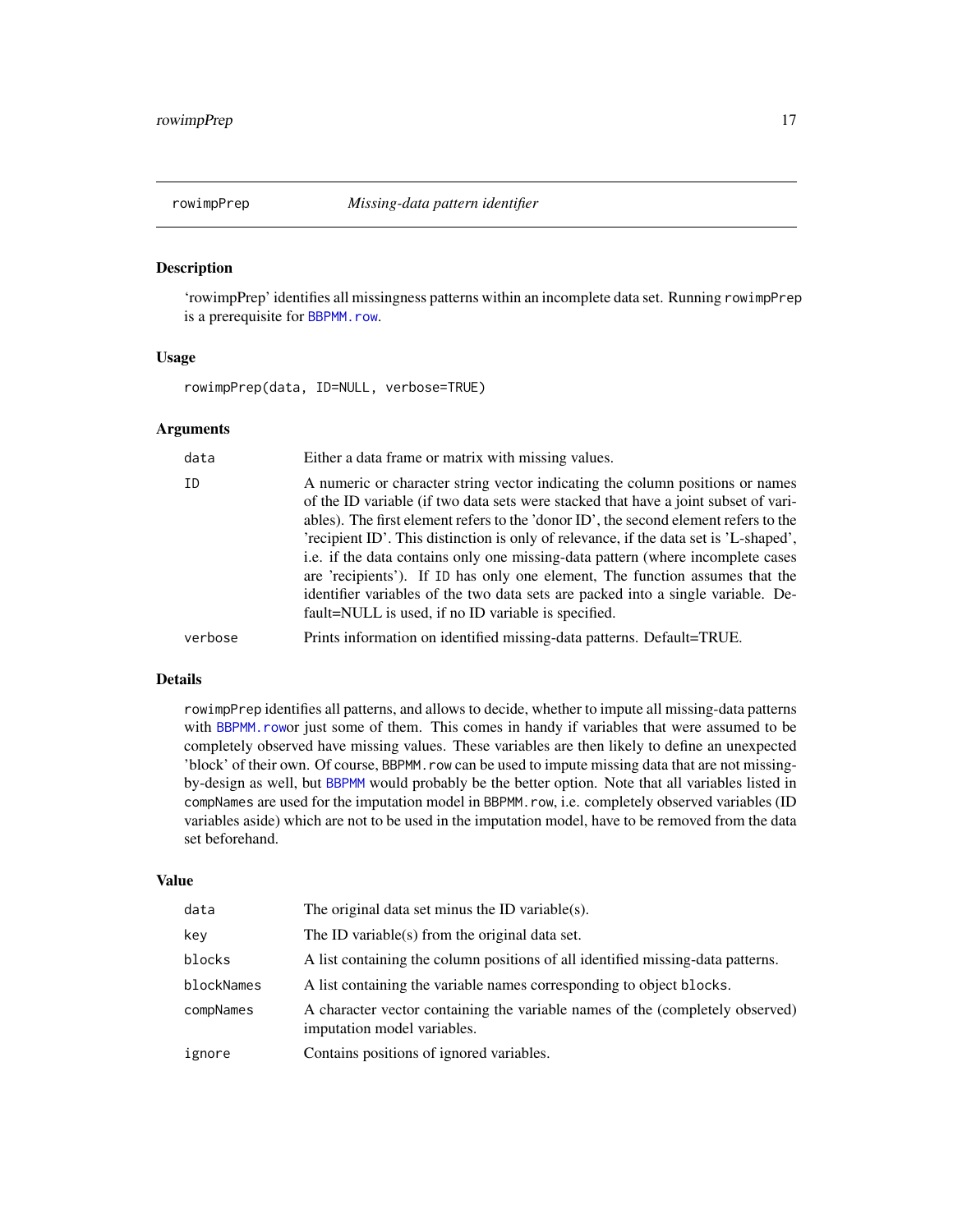<span id="page-17-0"></span>

|           | ignored_data Contains ignored variables.                                      |
|-----------|-------------------------------------------------------------------------------|
| indMatrix | A matrix with the same dimensions as the incomplete data containing flags for |
|           | missing values.                                                               |

#### Author(s)

Florian Meinfelder, Thorsten Schnapp [ctb]

#### Examples

```
### sample data set with non-normal variables and a single
### missingness pattern
set.seed(1000)
n <- 50
x1 \le round(runif(n,0.5,3.5))
x2 \le - as.factor(c(rep(1,10),rep(2,25),rep(3,15)))
x3 \leftarrow \text{round}(\text{rnorm}(n, \emptyset, 3))y1 <- round(x1-0.25*(x2==2)+0.5*x3+rnorm(n,0,1))
y1 <- ifelse(y1<1,1,y1)
y1 <- ifelse(y1>4,5,y1)
y2 <- y1+rnorm(n,0,0.5)
y3 \leftarrow \text{round}(x3+\text{rnorm}(n, \emptyset, 2))data1 <- as.data.frame(cbind(x1,x2,x3,y1,y2,y3))
misrow1 <- sample(n,20)
is.na(data1[misrow1, c(4:6)]) \leftarrow TRUE### preparation step
impblock <- rowimpPrep(data1)
```
impblock\$blockNames

summary.imp *Summary method for objects of class 'imp'*

#### Description

Returns some information about the incomplete data set and the imputation process.

#### Usage

## S3 method for class 'imp' summary(object,...)

| object | Either with BBPMM or BBPMM. row generated object.  |
|--------|----------------------------------------------------|
| .      | Arguments to be passed to or from other functions. |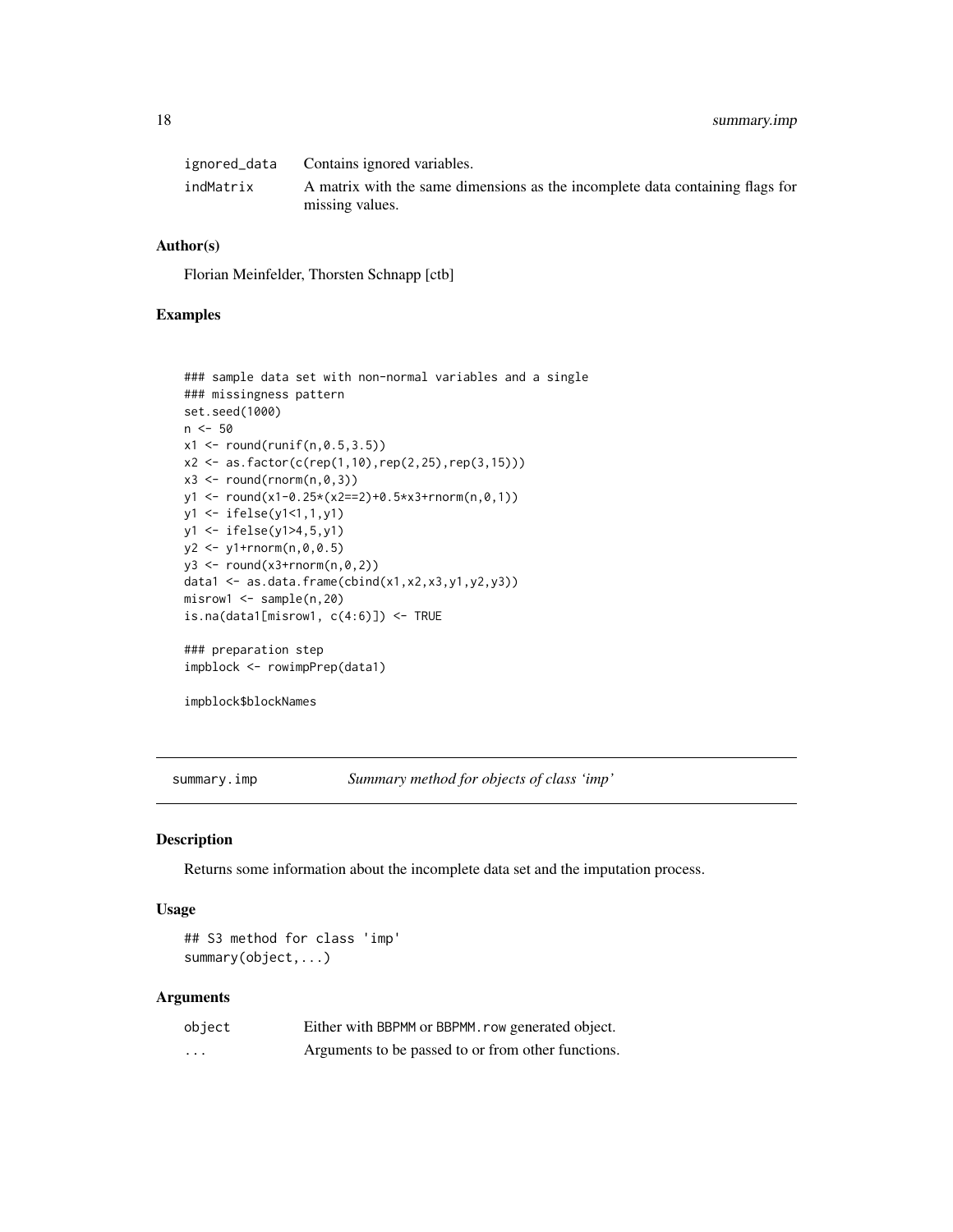#### <span id="page-18-0"></span>Details

Returns information about the percentage of missing data as well as about the imputation variant, the number of (multiple) imputations and the number of iterations between two imputations.

#### Author(s)

Florian Meinfelder

#### See Also

[BBPMM](#page-3-1), [BBPMM.row](#page-6-1)

#### Examples

```
### sample data set with non-normal variables and two different
### missingness patterns
n <- 50
x1 \leftarrow \text{round}(\text{runif}(n, 0.5, 3.5))x2 \le -as.factor(c(rep(1,10),rep(2,25),rep(3,15)))x3 \le round(rnorm(n,0,3))
y1 <- round(x1-0.25*(x2==2)+0.5*x3+rnorm(n,0,1))
y1 <- ifelse(y1<1,1,y1)
y1 <- as.factor(ifelse(y1>4,5,y1))
y2 \leq x1 + \text{rnorm}(n, 0, 0.5)y3 \leftarrow \text{round}(x3+\text{rnorm}(n, \emptyset, 2))data1 <- as.data.frame(cbind(x1,x2,x3,y1,y2,y3))
misrow1 <- sample(n,20)
misrow2 <- sample(n,15)
misrow3 <- sample(n,10)
is.na(data1[misrow1, 4]) <- TRUE
is.na(data1[misrow2, 5]) <- TRUE
is.na(data1[misrow2, 6]) <- TRUE
### imputation
imputed.data <- BBPMM(data1, nIter=5, M=5)
summary(imputed.data)
```
summary.impprep *Summary method for objects of class 'impprep'*

#### Description

Returns an overview of missing-data patterns, in particular of missing-by-design patterns.

#### Usage

```
## S3 method for class 'impprep'
summary(object, nNames=10L,...)
```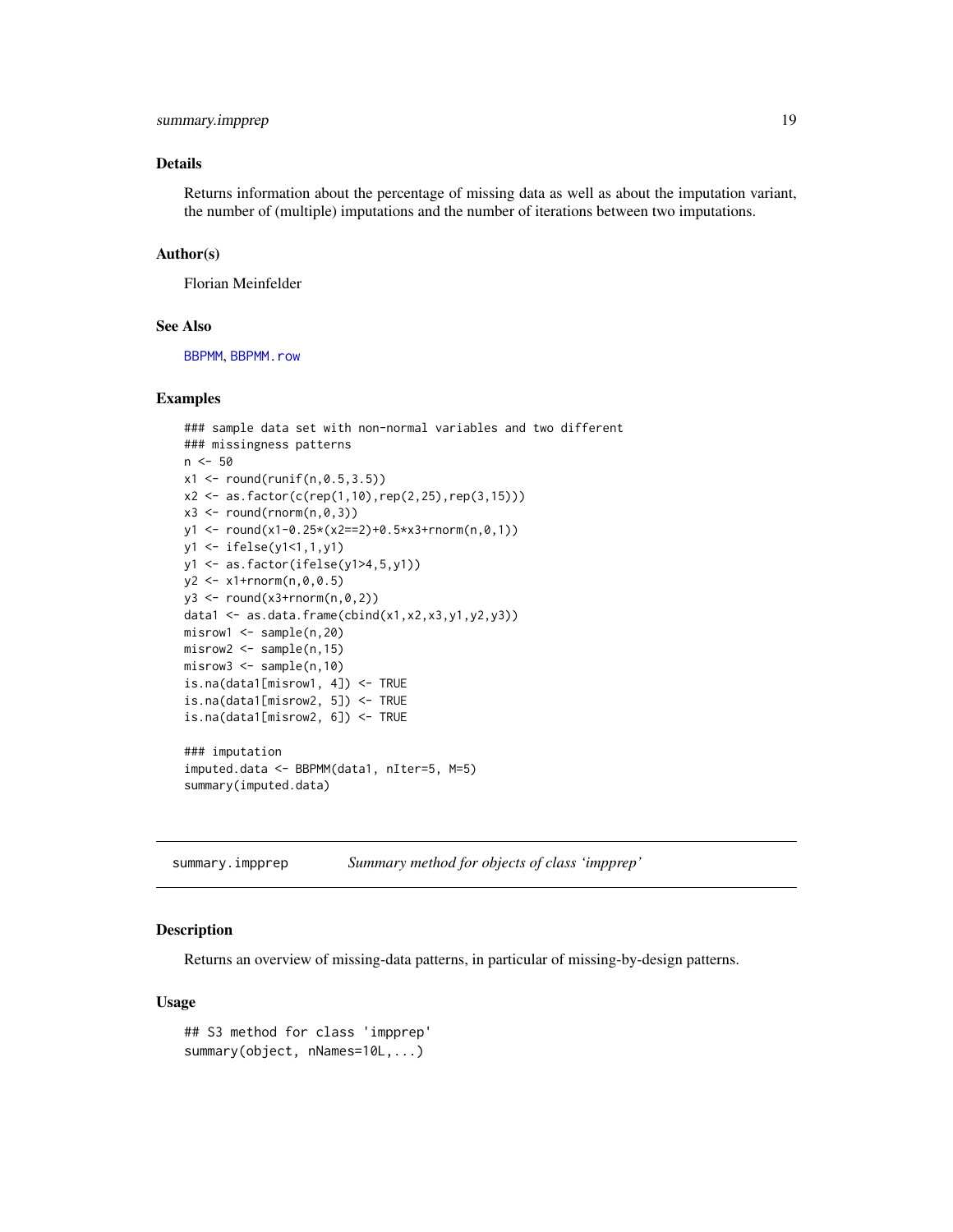#### <span id="page-19-0"></span>Arguments

| object                  | An object generated by rowimpPrep.                                  |
|-------------------------|---------------------------------------------------------------------|
| nNames                  | Number of variable names per block to be printed (Default = $10$ ). |
| $\cdot$ $\cdot$ $\cdot$ | Arguments to be passed to or from other functions.                  |

#### Details

Returns the number of identified missing-data patterns, the first nNames variable names per block and the names of the completely observed variables.

#### Author(s)

Florian Meinfelder

#### See Also

[rowimpPrep](#page-16-1)

#### Examples

```
### sample data set with non-normal variables and a single
### missingness pattern
set.seed(1000)
n <- 50
x1 \le round(runif(n,0.5,3.5))
x2 \le - as.factor(c(rep(1,10),rep(2,25),rep(3,15)))
x3 \leftarrow \text{round}(\text{rnorm}(n, \emptyset, 3))y1 <- round(x1-0.25*(x2==2)+0.5*x3+rnorm(n,0,1))
y1 <- ifelse(y1<1,1,y1)
y1 <- ifelse(y1>4,5,y1)
y2 <- y1+rnorm(n,0,0.5)
y3 \leftarrow \text{round}(x3+\text{rnorm}(n, \emptyset, 2))data1 <- as.data.frame(cbind(x1,x2,x3,y1,y2,y3))
misrow1 <- sample(n,20)
is.na(data1[misrow1, c(4:6)]) \leftarrow TRUE
```
### preparation step impblock <- rowimpPrep(data1)

summary(impblock)